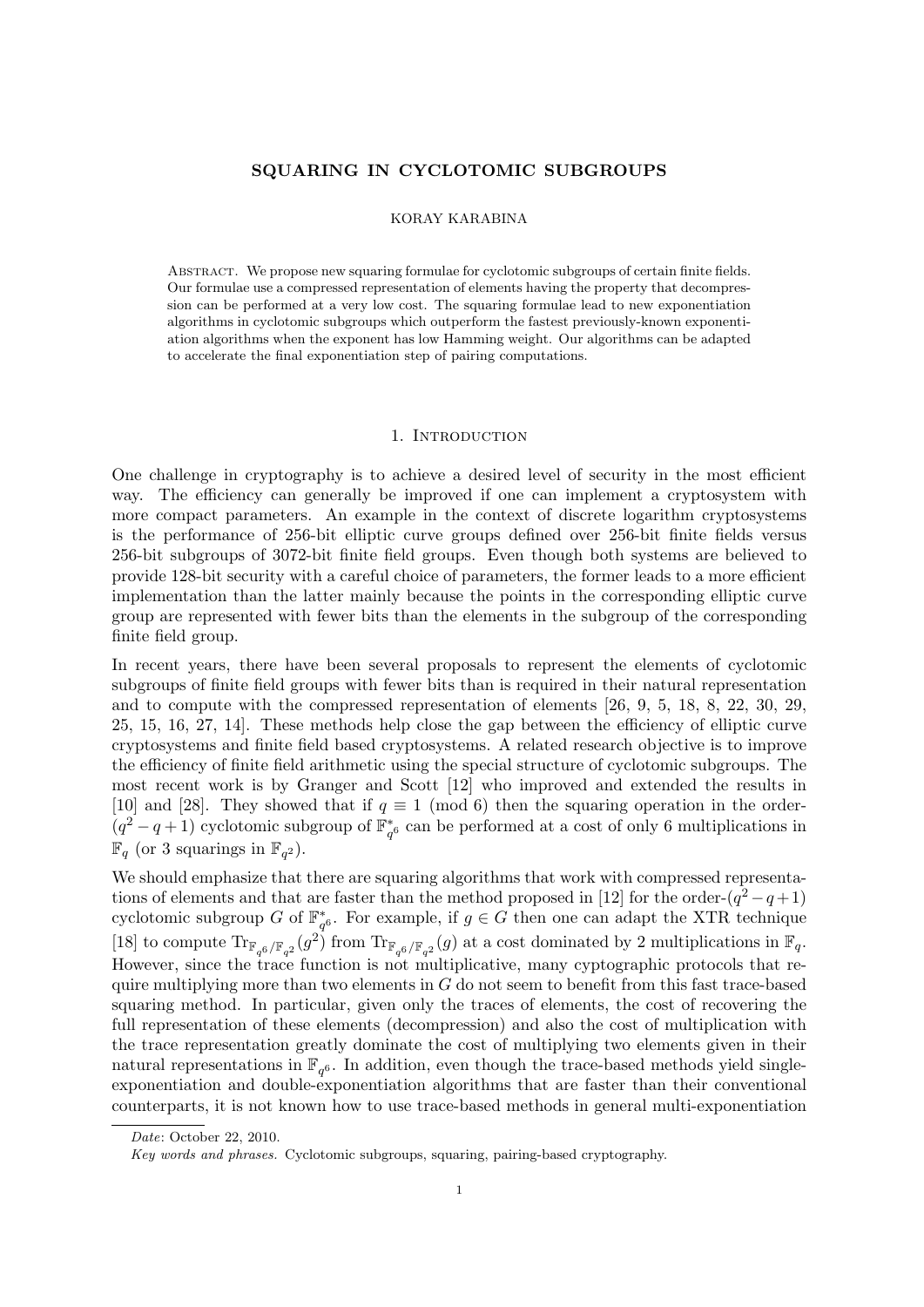algorithms. Therefore, it is natural to look for squaring formulae that work with compressed representations and can be effectively incorporated into cryptographic applications.

In Section 2 we classify the known squaring techniques for cyclotomic subgroups in two categories: those that work with natural representation of elements, and those that work with compressed representation of elements. We will focus on the order  $(q^2 - q + 1)$ -cyclotomic subgroup G of  $\mathbb{F}_{q^6}^*$  as this seems to be the most interesting case with respect to some potential applications in pairing-based cryptography. In Section 3, we present a new formula for squaring elements in G when  $q \equiv 1 \pmod{6}$ . We first describe a function C that compresses elements  $g \in G$  by a factor of 3/2, and describe a decompression function D that can be computed very efficiently and satisfies  $\mathcal{D}(\mathcal{C}(q)) = q$  for all  $q \in G$ . Our new squaring method works with this compressed form of elements. Given  $\mathcal{C}(g)$ , the cost of computing  $\mathcal{C}(g^2)$  is dominated by 4 multiplications in  $\mathbb{F}_q$  (or 2 squarings in  $\mathbb{F}_{q^2}$ ). Note that this is 33% faster than the method described in [12]. The efficient decompression will permit us to effectively utilize the squaring formula in exponentiation algorithms, especially when the exponent has low Hamming weight. In Section 4, we discuss some applications of our squaring formula and provide some comparisons based on operation counts. In Section 5, we describe a more general technique to search for efficient squaring formulae. As a result, we discover other squaring formulae some of which seem to offer better performance in particular cases. Section 5 also shows that some of the previously-known squaring formulae can be obtained via our search method. In Section 6, we compare our new squaring formulae and the squaring formulae in [12]. We conclude in Section 7.

# 2. A review of squaring and exponentiation algorithms in cyclotomic SUBGROUPS OF  $\mathbb{F}_{q^6}^*$

Let  $\mathbb{F}_q$  be a finite field with q elements and characteristic not equal to 2 or 3. For simplicity, we first assume that  $q = p$  is prime. We denote by  $G_{\Phi_6(p)}$  the order- $\Phi_6(p)$  cyclotomic subgroup of  $\mathbb{F}_{p^6}^*$ . Here,  $\Phi_i(p)$  denotes the *i*th cyclotomic polynomial evaluated at p, and  $|G_s| = s$ . Note that  $|G_{\Phi_6(p)}| = p^2 - p + 1$ . Since  $\mathbb{F}_{p^6}$  is the smallest extension of  $\mathbb{F}_p$  that contains  $G_{\Phi_6(p)}$ , an element  $g \in G_{\Phi_6(p)}$  is naturally represented with 6  $\mathbb{F}_p$ -elements. However, exploiting the algebraic structure of  $G_{\Phi_6(p)}$ , one can represent  $g \in G_{\Phi_6(p)}$  with 3 or even with 2  $\mathbb{F}_p$ -elements yielding more compact representations by factor 2 or 3. Trace-based compression and torusbased compression are the two known methods to achieve factor 2 and 3 compression in  $G_{\Phi_6(p)}$ [26, 18, 22]. We summarize next the fastest previously-known squaring algorithms in  $G_{\Phi_6(p)}$ . These algorithms fall into two categories: those that work with compressed representation of elements, and those that work with full representation of elements.

### 2.1. Compressed representations.

2.1.1. **Trace-based squaring:** Let  $\text{Tr}_{p^i,p^j}$  denote the trace function  $\text{Tr}_{\mathbb{F}_{p^i}/\mathbb{F}_{p^j}} : \mathbb{F}_{p^i} \to \mathbb{F}_{p^j}$ . Elements  $g \in G_{\Phi_6(p)}$  can be uniquely represented by their traces  $\text{Tr}_{p^6, p^3}(g)$  (upto conjugation over  $\mathbb{F}_{p^3}$ ) [26], or  $\text{Tr}_{p^6, p^2}(g)$  (upto conjugation over  $\mathbb{F}_{p^2}$ ) [18]. More interestingly, one can compute  $\text{Tr}_{p^6,p^3}(g^2)$  and  $\text{Tr}_{p^6,p^2}(g^2)$  given  $\text{Tr}_{p^6,p^3}(g)$  and  $\text{Tr}_{p^6,p^2}(g)$ , respectively. The corresponding squaring algorithms are known as LUC squaring and XTR squaring, respectively.

**LUC-squaring:**  $\text{Tr}_{p^6, p^3}(g^2) = \text{Tr}_{p^6, p^3}(g)^2 - 2$ . The cost of LUC-squaring is dominated by 1 squaring in  $\mathbb{F}_{p^3}$ .

**XTR-squaring:**  $\text{Tr}_{p^6,p^2}(g^2) = \text{Tr}_{p^6,p^2}(g)^2 - 2\text{Tr}_{p^6,p^2}(g)^p$ . The cost of XTR-squaring is dominated by 1 squaring in  $\mathbb{F}_{p^2}$  (since the cost of the Frobenius  $c \mapsto c^p$  is negligible for  $c \in \mathbb{F}_{p^2}$ ).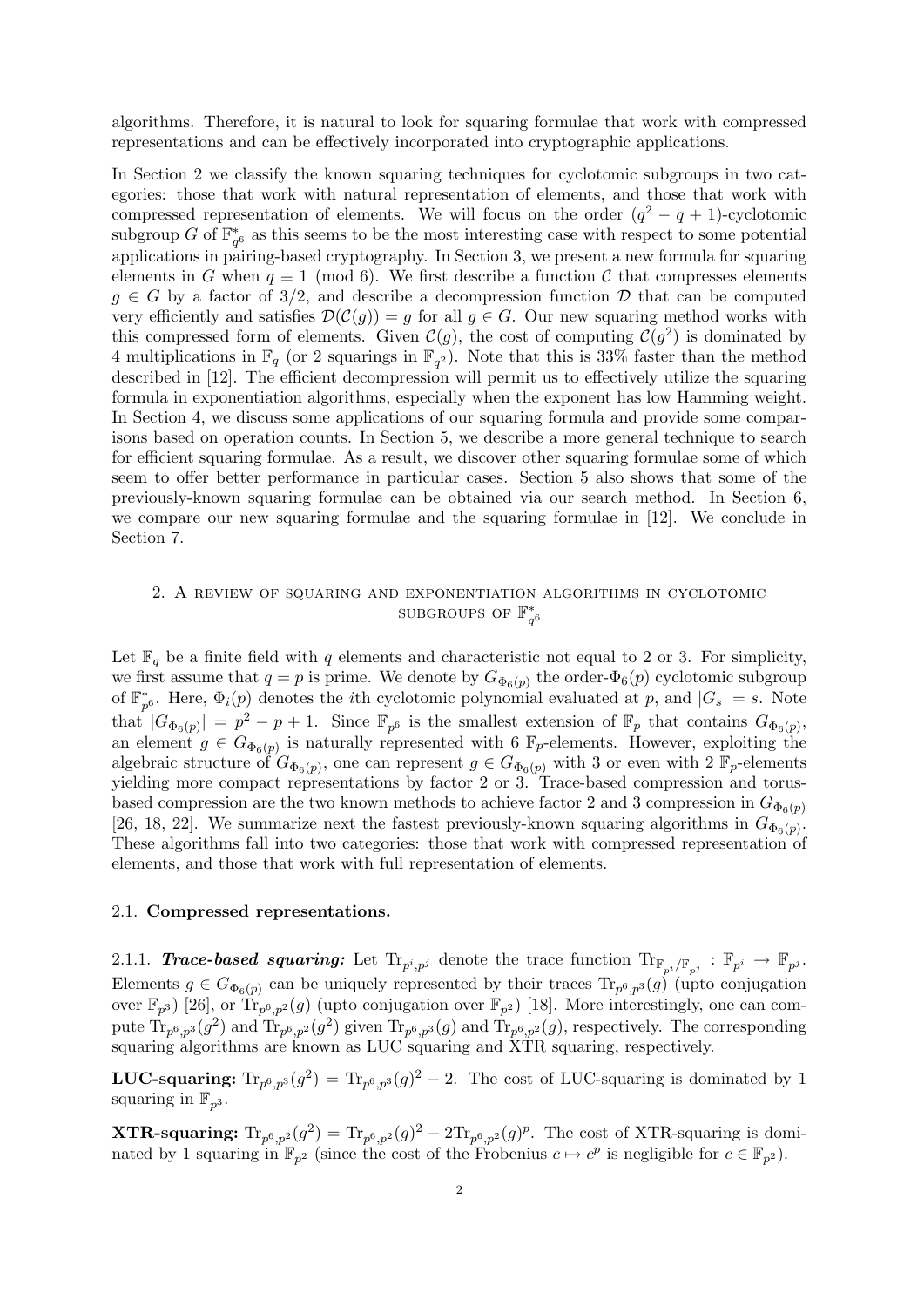2.1.2. Torus-based squaring: Let  $\mathbb{F}_{p^6} = \mathbb{F}_{p^3}(\sigma)$  where  $\sigma$  is a root of  $x^2 - c$  for some quadratic non-residue  $c \in \mathbb{F}_{p^3}$ . Elements  $g = g_0 + g_1 \sigma \in G_{\Phi_6(p)} \setminus \{\pm 1\}$  can be uniquely represented by  $\alpha = (g_0 + 1)/g_1 \in \mathbb{F}_{p^3}$ . In fact, if  $\alpha \in \mathbb{F}_{p^3}$  is the compact representation of  $g \in G_{\Phi_6(p)}$ then  $g = (\alpha + \sigma)/(\alpha - \sigma)$  and  $g^2 = (\alpha^2 + c + 2\alpha\sigma)/(\alpha^2 + c - 2\alpha c)$ ; see [23]. Now, given  $g^{2^i} = (x + y\sigma)/(x - y\sigma) \in G_{\Phi_6(p)}$  for some  $x, y \in \mathbb{F}_{p^3}$ , one can write  $g^{2^{i+1}} = (x^2 + y^2c + y^3)$  $2xy\sigma$ / $(x^2 + y^2c - 2xy\sigma)$ . In order to avoid the inversion operation in the squaring formula, one can encode an element  $g = (x + y\sigma)/(x - y\sigma) \in G_{\Phi_6(p)} \setminus {\pm 1}$  with  $\mathcal{P}(g) = [x, y]$  and compute  $\mathcal{P}(g^2) = [x^2 + y^2c, 2xy]$ , the (unique) representative of  $g^2$ . This is so-called squaring with *mixed/projective* coordinates; see, for example, [11]. We call this the TB2-squaring method as it uses factor-2 torus-based compression.

**TB2-squaring:**  $\mathcal{P}(g^2) = [x^2 + y^2c, 2xy]$ , where  $\mathcal{P}(g) = [x, y]$ . The cost of TB2-squaring is dominated by 2 multiplications in  $\mathbb{F}_{p^3}$  because  $x^2 + y^2c = (x + yc)(x + y) - (c + 1)xy$  and we can ignore the cost of addition, subtraction, and multiplication by c.

**Remark 2.1.** Given  $g = (\alpha + \sigma)/(\alpha - \sigma) \in G_{\Phi_6(p)}$  for some  $\alpha \in \mathbb{F}_{p^3}$ , one can exploit the algebraic structure of  $G_{\Phi_6(p)}$  to further compress  $\alpha$  to two  $\mathbb{F}_p$ -elements [22, 11]. One can then define TB3-squaring analogous to TB2-squaring. However, to the author's knowledge, this extra structure hast not yet been exploited to derive efficient TB3-squaring formulae. For example, it was reported in [11] that the cost of a TB3-squaring that uses the factor-3 torus-based compressed representation of elements in  $G_{\Phi_6(p)}$  is 21 multiplications, 38 additions and 1 inversion in  $\mathbb{F}_p$  (when  $p \equiv 2, 5 \pmod{9}$ ). Even though the inversion can be eliminated by using mixed/projective coordinates as in TB2-squaring, the cost is still dominated by 21 multiplications in  $\mathbb{F}_p$ , which is more expensive than the above TB2-squaring.

2.2. Full representations. The squaring formulae that work with the natural representation of g can be summarized as below.

**General squaring:** Let  $\mathbb{F}_{p^6} = \mathbb{F}_{p^3}(\sigma)$ , where  $\sigma$  is a root of  $\sigma^2 - c$  for some quadratic nonresidue in  $\mathbb{F}_{p^3}$ . Let  $g = g_0 + g_1 \sigma \in \mathbb{F}_{p^6}^*$ . Then  $g^2 = (g_0^2 + g_1^2 c) + 2g_0 g_1 \sigma$  can be computed at a cost dominated by 2 multiplications in  $\mathbb{F}_{p^3}$  because  $g_0^2 + g_1^2 c = (g_0 + g_1 c)(g_0 + g_1) - (c+1)g_0 g_1$ and we may again ignore the cost of addition, subtraction, and multiplication by c.

**SL-squaring:** Let  $p \equiv 2, 5 \pmod{9}$  and  $g \in G_{\Phi_6(p)} \subset \mathbb{F}_{p^6}^*$ . Using the algebraic relations induced by  $g^{p^3+1} = g^{p^2-p+1} = 1$  on the coefficients of the vector representation of g over  $\mathbb{F}_p$ , Stam and Lenstra [28] showed that  $g^2$  can be computed at a cost dominated by 6 multiplications in  $\mathbb{F}_p$ . Moreover, when  $p \equiv 2 \pmod{3}$  or  $p \equiv 3 \pmod{4}$ , the algebraic relations induced by  $g^{p^3+1} = 1$  on the coefficients of the vector representation of g over  $\mathbb{F}_{p^3}$  were used to compute  $g^2$  at a cost dominated by 2 squarings in  $\mathbb{F}_{p^3}$ . We call the Stam-Lenstra methods SL1-squaring and SL2-squaring, respectively.

**GPS-squaring:** Let  $p \equiv 1 \pmod{12}$  and  $g \in G_{\Phi_6(p)} \subset \mathbb{F}_{p^6}^*$ . Using the algebraic relations induced by  $g^{p^3+1} = g^{p^2-p+1} = 1$  on the coefficients of the vector representation of g over  $\mathbb{F}_p$ , Granger, Page and Stam [10] showed that  $g^2$  can be computed at a cost dominated by 3 multiplications and 6 squarings in  $\mathbb{F}_p$ .

**GS-squaring:** Let  $q \equiv 1 \pmod{6}$  be a prime power and  $g \in G_{\Phi_6(q)} \subset \mathbb{F}_{q^6}^*$ . Granger and Scott [12], using the algebraic relations induced by  $g^{q^3+1} = g^{q^2-q+1} = 1$  on the coefficients of the vector representation of g over  $\mathbb{F}_{q^2}$ , showed that  $g^2$  can be computed at a cost dominated by 3 squarings in  $\mathbb{F}_{q^2}$ .

Table 1 summarizes the dominating costs of the above-mentioned squaring algorithms. We let  $M_i$  and  $S_i$  denote multiplication and squaring costs in  $\mathbb{F}_{p^i}$ . We may assume a)  $M_{3i} = 6M_i$  using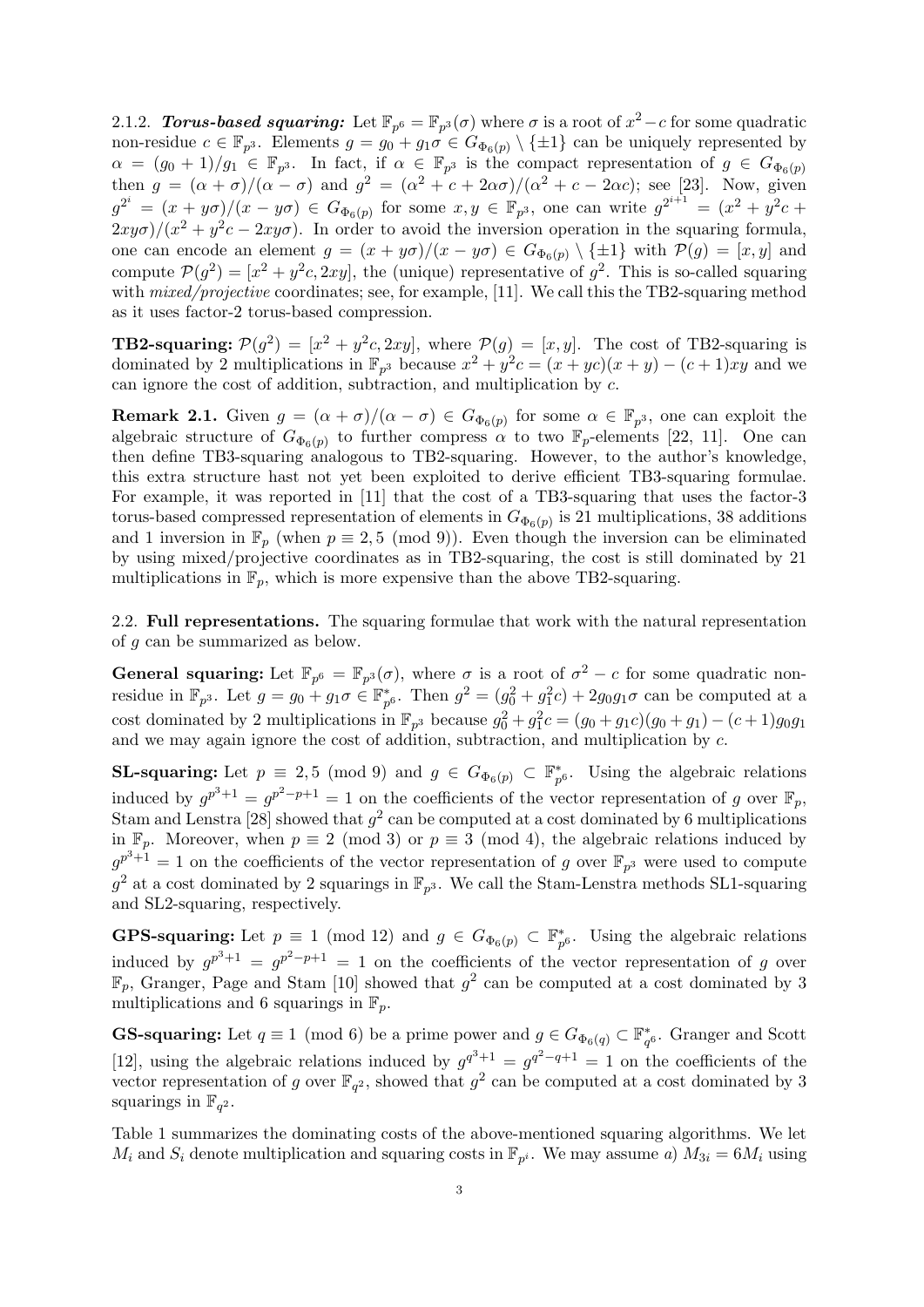Karatsuba's technique; b)  $S_{2i} = 2M_i$  using general squaring as above; and c)  $S_{3i} = M_i + 4S_i$ using Chung and Hasan's generalized Tom-Cook squaring formulae SQR<sup>3</sup> [6].

| Algorithms                | $\cos t$             | Restriction                                |  |
|---------------------------|----------------------|--------------------------------------------|--|
| Compressed representation |                      |                                            |  |
| LUC                       | $1S_3 = 1M_1 + 4S_1$ | decompression                              |  |
| XTR.                      | $1S_2 = 2M_1$        | decompression                              |  |
| T <sub>B</sub> 2          | $2M_3 = 12M_1$       |                                            |  |
| Full representation       |                      |                                            |  |
| General                   | $2M_3 = 12M_1$       |                                            |  |
| SL1                       | $6M_1$               | $p \equiv 2,5 \pmod{9}$                    |  |
| SL <sub>2</sub>           | $2S_3 = 2M_1 + 8S_1$ | $p \equiv 2 \pmod{3}, p \equiv 3 \pmod{4}$ |  |
| <b>GPS</b>                | $3M_1 + 6S_1$        | $p \equiv 1 \pmod{12}$                     |  |
| <b>GS</b>                 | $3S_2 = 6M_1$        | $p \equiv 1 \pmod{6}$                      |  |

TABLE 1. A summary of squaring algorithms in  $G_{\Phi_6(p)}$ .

We should note that the squaring algorithms described above for  $G_{\Phi_6(p)}$  can be generalized to obtain squaring algorithms for  $\tilde{G}_{\Phi_{6i}(p)} \subset \mathbb{F}_p^*$  $_{p^{6i}}^*$  when all prime divisors of *i* divide 6. Indeed, one can replace p by  $q = p^i$  in the arguments and note that  $G_{\Phi_{6i}(p)} = G_{\Phi_{6i}(q)} \subset \mathbb{F}_{q^{6}}^*$ . The dominating costs of the corresponding squaring algorithms may be obtained by replacing each  $M_j$  and  $S_j$  in Table 1 by  $M_{j\cdot i}$  and  $S_{j\cdot i}$ , respectively (and the restrictions on p in Table 1 should then be read as restrictions on  $q$ ).

Even though XTR-squaring seems to be the fastest squaring algorithm for  $G_{\Phi_{6i}(p)} \subset \mathbb{F}_p^*$  $_{p^{6i}}^{\ast}$  (or,  $G_{\Phi_6(q)} \subset \mathbb{F}_{q^6}^*$  with  $q = p^i$  for  $i \in \{1, 2, 3, 4\}$ , it suffers from the non-multiplicative property of the trace function as mentioned in Section 1. Consequently, GS-squaring and SL1-squaring seem to be the best squaring algorithms that can be easily deployed in cryptographic algorithms. In addition, GS-squaring has the extra advantage that it allows the use of *pairing-friendly* or towering-friendly fields for more efficient implementation of pairing-based cryptographic protocols; see [17, 3].

### 3. A new squaring formula in cyclotomic subgroups

Let  $q = p^i \equiv 1 \pmod{6}$  be a prime power and  $G_{\Phi_6(q)} \subset \mathbb{F}_{q^6}^*$ . We let  $\mathbb{F}_{q^2} = \mathbb{F}_q(w)$  where  $w^2 = c$ for some sextic non-residue  $c \in \mathbb{F}_q$ ; and  $\mathbb{F}_{q^6} = \mathbb{F}_{q^2}(\sigma)$  where  $\sigma^3 = w$ . Then it is easy to show that

$$
(3.1) \t\t w^q = -w,
$$

$$
\sigma^q = m\sigma,
$$

where  $m \in \mathbb{F}_q$  is some primitive sixth root of unity.

If  $g \in \mathbb{F}_{q^6}$  then we write

$$
g = (g_0 + g_1 w) + (g_2 + g_3 w)\sigma + (g_4 + g_5 w)\sigma^2,
$$

where  $g_i \in \mathbb{F}_q$ . In particular, if  $g \in G_{\Phi_6(q)}$  then

(3.3) 
$$
g^{q^3+1} = g^{q^2-q+1} = 1
$$

and using (3.3) together with (3.1) and (3.2) we obtain the following nine relations for  $g_i$ 's:

$$
P_1: \t 2g_0g_4 - g_2^2 - (2g_1g_5 - g_3^2)c = 0,
$$
  

$$
P_2: \t -2g_1g_2 + g_4^2 + 2g_0g_3 - g_5^2c = 0,
$$

<sup>&</sup>lt;sup>1</sup>Under this generalization the GPS-squaring algorithm seems to scale better than the one described in [10] for  $i = 2, 3$  and 4.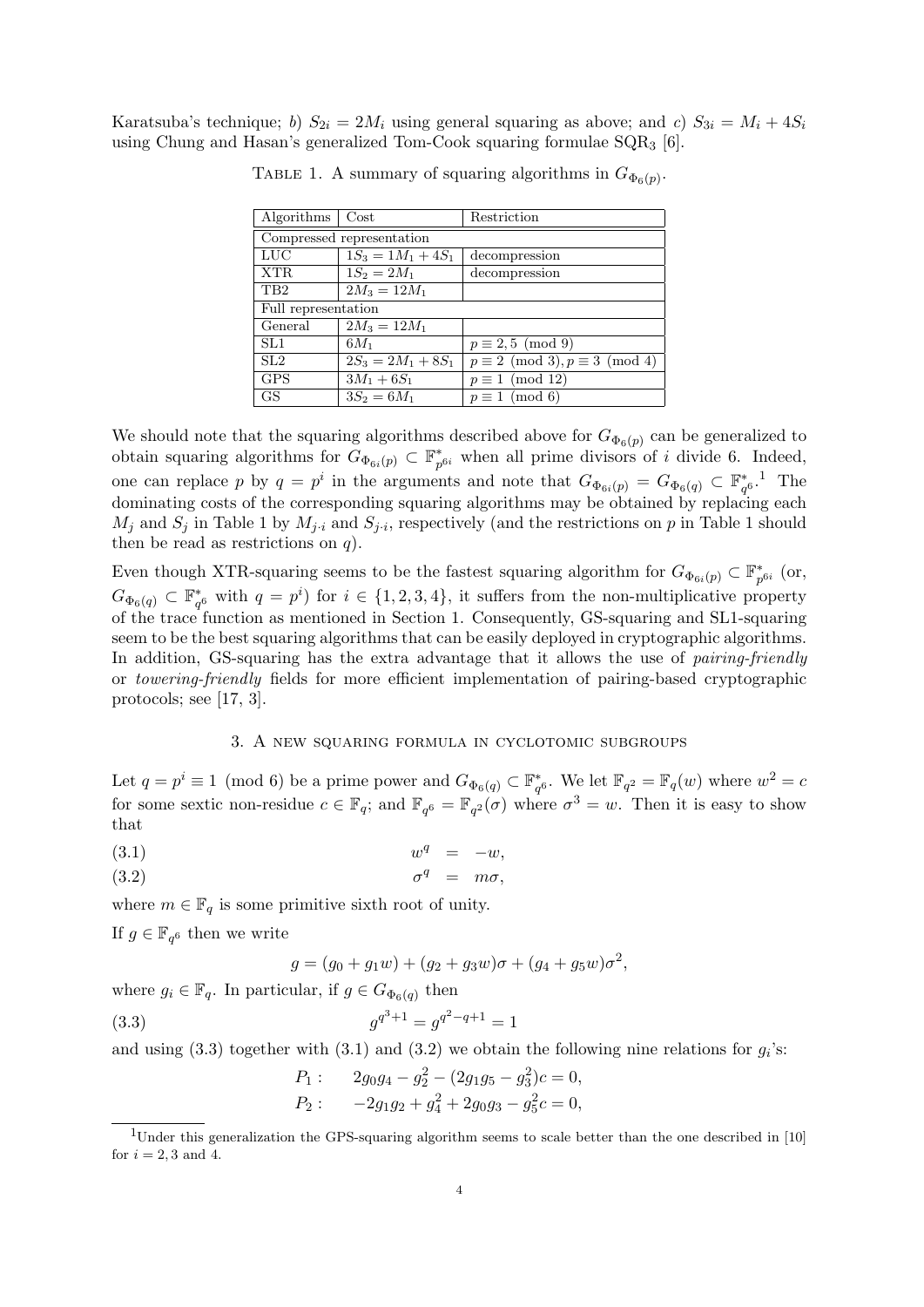$$
P_3: \t g_0^2 - 1 - (g_1^2 + 2g_2g_5 - 2g_3g_4)c = 0,
$$
  
\n
$$
P_4: \t (1 - g_0)g_5 + 2g_2g_3 - g_1g_4 = 0,
$$
  
\n
$$
P_5: \t (-1 - g_0)g_4 + g_2^2 + (g_3^2 - g_1g_5)c = 0,
$$
  
\n
$$
P_6: \t (g_0 + 1)g_3 + g_1g_2 - g_4^2 - g_5^2c = 0,
$$
  
\n
$$
P_7: \t (g_0 - 1)g_2 + (g_3g_1 - 2g_5g_4)c = 0,
$$
  
\n
$$
P_8: \t (1 + 2g_0)g_1 - g_2g_4 - g_3g_5c = 0,
$$
  
\n
$$
P_9: \t g_0(g_0 - 1) + (g_1^2 - g_2g_5 - g_3g_4)c = 0.
$$

Note that each relation  $P_i$  is independent of the choice of the primitive sixth root of unity m. Therefore, without loss of generality, we associate a 7-variate polynomial  $P_i(X) = P_i(x_0, \ldots, x_5, y)$ to each relation  $P_i$  above. That is, if  $g = (g_0 + g_1w) + (g_2 + g_3w)\sigma + (g_4 + g_5w)\sigma^2 \in G_{\Phi_6(q)}$ then  $P_i(g_0, \ldots, g_5, c) = 0$  for all  $i = 1, \ldots, 9$ . Thus, every element in  $G_{\Phi_6(q)}$  corresponds to an  $\mathbb{F}_q$ -point in the variety defined by the ideal  $\langle P_1(X), \ldots, P_9(X)\rangle$ .

In fact, we may think of each  $P_i(X)$  as a 7-variate polynomial defined over the field of rational numbers Q, and define an ideal  $\mathcal{I} = \langle P_1(X), \ldots, P_9(X) \rangle$  over Q. Next, we compute a Groebner basis over  $\mathbb Q$  of  $\mathcal I$  with respect to some fixed ordering on the set of monomials, which in turn yields a factor-3/2 compression function C for elements  $g \in G_{\Phi_6(q)}$  with the property that given  $\mathcal{C}(g)$ , g can be recovered uniquely at a cost dominated by an inversion in  $\mathbb{F}_q$ . We describe the compression and decompression functions in the following theorem.

**Theorem 3.1.** Let  $q \equiv 1 \pmod{6}$  be a prime power. Let  $\mathbb{F}_{q^2} = \mathbb{F}_q(w)$  where  $w^2 = c$  for some sextic non-residue  $c \in \mathbb{F}_q$ , and let  $\mathbb{F}_{q^6} = \mathbb{F}_{q^2}(\sigma)$  where  $\sigma^3 = w$ . Let  $g = (g_0 + g_1w) +$  $(g_2+g_3w)\sigma+(g_4+g_5w)\sigma^2\in G_{\Phi_6(q)}\setminus\{1\}\subset \mathbb{F}_{q^6}^*$ . Define the compression function  $\mathcal C$  and the decompression function D as follows

$$
\mathcal{C}(g) = [g_2, g_3, g_4, g_5], \n\mathcal{D}([\tilde{g}_2, \tilde{g}_3, \tilde{g}_4, \tilde{g}_5]) = (\tilde{g}_0 + \tilde{g}_1 w) + (\tilde{g}_2 + \tilde{g}_3 w) \sigma + (\tilde{g}_4 + \tilde{g}_5 w) \sigma^2,
$$

where

$$
\begin{cases}\n\tilde{g}_1 = \frac{\tilde{g}_5^2 c + 3\tilde{g}_4^2 - 2\tilde{g}_3}{4\tilde{g}_2}, & \tilde{g}_0 = (2\tilde{g}_1^2 + \tilde{g}_2\tilde{g}_5 - 3\tilde{g}_3\tilde{g}_4)c + 1, & \text{if } \tilde{g}_2 \neq 0; \\
\tilde{g}_1 = \frac{2\tilde{g}_4\tilde{g}_5}{\tilde{g}_3}, & \tilde{g}_0 = (2\tilde{g}_1^2 - 3\tilde{g}_3\tilde{g}_4)c + 1, & \text{if } \tilde{g}_2 = 0. \\
\end{cases}
$$

Then D is well-defined for all  $\mathcal{C}(g)$  with  $g \in G_{\Phi_6(q)} \setminus \{1\}$ , and  $\mathcal{D}(\mathcal{C}(g)) = g$  for all  $g \in G_{\Phi_6(q)} \setminus \{1\}$ .

*Proof.* Let  $g = (g_0 + g_1w) + (g_2 + g_3w)\sigma + (g_4 + g_5w)\sigma^2 \in G_{\Phi_6(q)} \setminus \{1\}$ . If  $g_2 = 0$  and  $g_3 = 0$ then one can verify using the relations  $P_i$  that  $g_1 = g_4 = g_5 = 0$  and  $g_0 = 1$ . Therefore,  $g_2$  and  $g_3$  cannot both be zero proving that  $\mathcal D$  is well-defined for all  $\mathcal C(g)$  with  $g \in G_{\Phi_6(q)} \setminus \{1\}.$ 

To show that  $\mathcal{D}(\mathcal{C}(g)) = g$  for all  $g \in G_{\Phi_6(q)} \setminus \{1\}$ , we compute a Groebner basis over Q of the ideal  $\mathcal{I} = \langle P_1(X), \ldots P_9(X) \rangle$  with respect to the lexicographical ordering of the monomials with  $x_0 > x_1 > x_5 > x_4 > x_3 > x_2 > y$ . It can be verified using Magma with the commands

$$
R < x_0, x_1, x_5, x_4, x_3, x_2, y > := \text{PolynomialRing(RationalField(), 7)};
$$
\n $B1 := [R!P_1, R!P_2, R!P_3, R!P_4, R!P_5, R!P_6, R!P_7, R!P_8, R!P_9];$ \n $I1 := \text{ideal} < R|B1 >;$ \n $GB1 := \text{GroebnerBasis}(I1);$ \n $B2 := [R!P_1, R!P_2, R!P_3, R!P_4, R!P_5, R!P_6, R!P_7, R!P_8, R!P_9, R!x_2];$ \n $I2 := \text{ideal} < R|B2 >;$ \n $GB2 := \text{GroebnerBasis}(I2);$ 

that

$$
x_0 - (2x_1^2 + x_2x_5 - 3x_3x_4)y - 1,
$$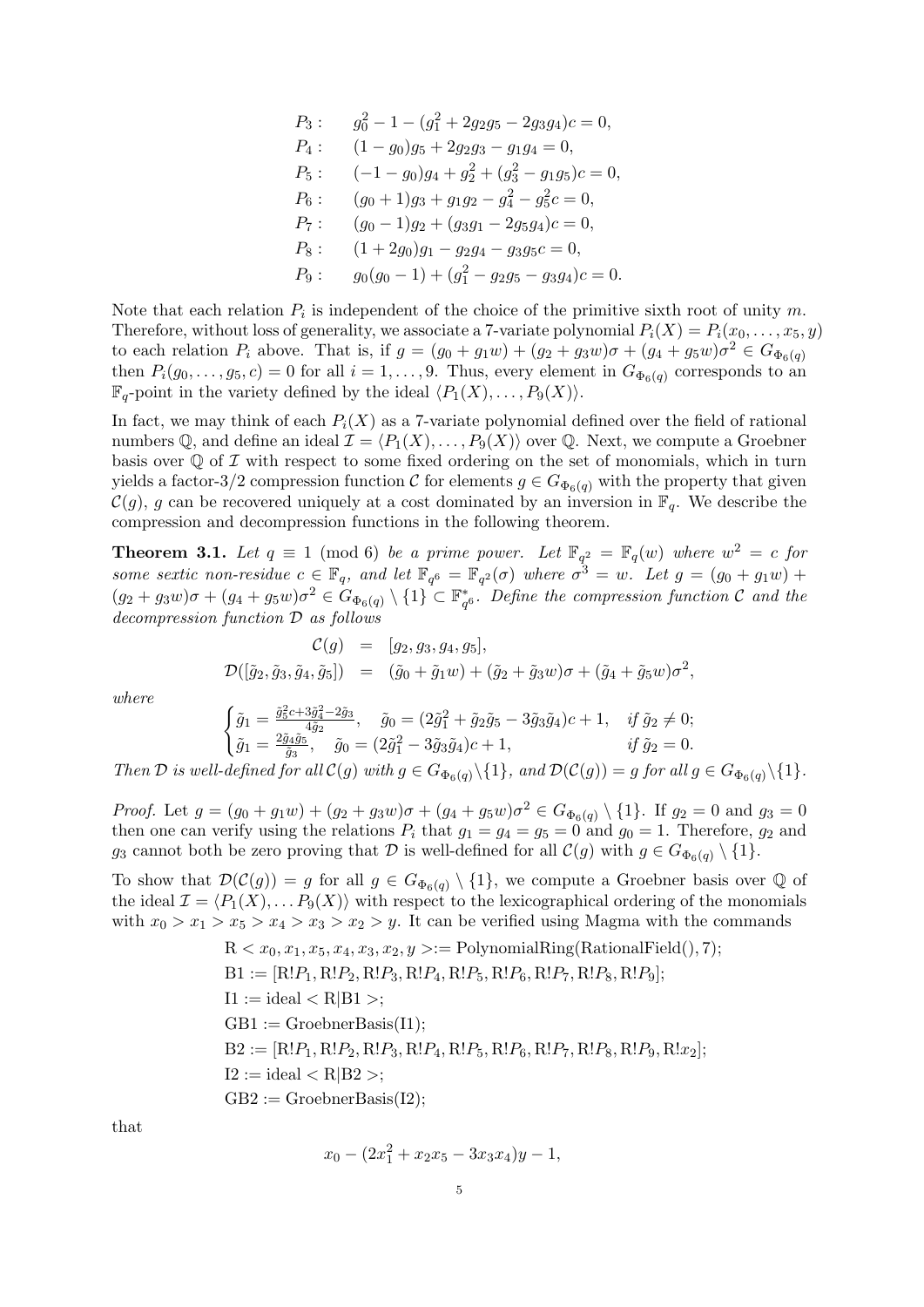$$
x_1x_2 + \frac{x_3}{2} - \frac{3x_4^2}{4} - \frac{x_5^2y}{4}
$$

are two polynomials in the basis GB1; and

$$
x_1x_3 - 2x_4x_5
$$

is a polynomial in the basis GB2.  $\Box$ 

By Theorem 3.1, we know that if  $g = (g_0 + g_1w) + (g_2 + g_3w)\sigma + (g_4 + g_5w)\sigma^2 \in G_{\Phi_6(q)}$  then  $\mathcal{C}(g) = [g_2, g_3, g_4, g_5]$  determines g uniquely. This suggests a squaring formula that uses the compressed representation of elements in  $G_{\Phi_6(q)}$  which we present in Theorem 3.2.

**Theorem 3.2.** Let  $q \equiv 1 \pmod{6}$  be a prime power. Let  $\mathbb{F}_{q^2} = \mathbb{F}_q(w)$  where  $w^2 = c$  for some sextic non-residue  $c \in \mathbb{F}_q$ , and let  $\mathbb{F}_{q^6} = \mathbb{F}_{q^2}(\sigma)$  where  $\sigma^3 = w$ . Let  $g = (g_0 + g_1w) +$  $(g_2+g_3w)\sigma+(g_4+g_5w)\sigma^2\in G_{\Phi_6(q)}\subset \mathbb{F}_{q^6}^*$ . Let  $\mathcal{C}$  be the compression function defined in the statement of Theorem 3.1. Let  $h = g^2$ , where  $h = (h_0 + h_1w) + (h_2 + h_3w)\sigma + (h_4 + h_5w)\sigma^2$ . Then

$$
\mathcal{C}(g^2) = [h_2, h_3, h_4, h_5],
$$

where

$$
h_2 = 2(g_2 + 3cB_{4,5}),
$$
  
\n
$$
h_3 = 3(A_{4,5} - (c+1)B_{4,5}) - 2g_3,
$$
  
\n
$$
h_4 = 3(A_{2,3} - (c+1)B_{2,3}) - 2g_4,
$$
  
\n
$$
h_5 = 2(g_5 + 3B_{2,3}),
$$
  
\n
$$
A_{i,j} = (g_i + g_j)(g_i + cg_j),
$$
  
\n
$$
B_{i,j} = g_i g_j.
$$

*Proof.* Using  $w^2 = c$  and  $\sigma^3 = w$ , we find that

$$
h_0 = g_0^2 + (g_1^2 + 2g_3g_4 + 2g_2g_5)c,
$$
  
\n
$$
h_1 = 2(g_0g_1 + g_2g_4 + g_3g_5c),
$$
  
\n
$$
h_2 = 2(g_0g_2 + (g_4g_5 + g_1g_3)c),
$$
  
\n
$$
h_3 = 2(g_0g_3 + g_1g_2) + g_4^2 + g_5^2c,
$$
  
\n
$$
h_4 = g_2^2 + 2g_0g_4 + (g_3^2 + 2g_1g_5)c,
$$
  
\n
$$
h_5 = 2(g_0g_5 + g_2g_3 + g_1g_4).
$$

Under the correspondence  $x_i \leftrightarrow g_i$  and  $y \leftrightarrow c$ , we define the 7-variate polynomials  $h_i(X)$ . Next, we compute representatives of  $h_i(X)$ 's for  $i \in \{2,3,4,5\}$  in the quotient ring  $R/\mathcal{I}$ , where  $R = \mathbb{Q}[x_0, \ldots, x_5, y]$  with respect to the lexicographical ordering of monomials with  $x_0 > x_1 > x_5 > x_4 > x_3 > x_2 > y$ , and where  $\mathcal{I} = \langle P_1(X), \ldots, P_9(X) \rangle$  is the ideal over Q defined earlier. It can be verified using Magma with the commands

$$
R < x_0, x_1, x_5, x_4, x_3, x_2, y > := \text{PolynomialRing(RationalField(), 7)};
$$
\n $B := [R!P_1, R!P_2, R!P_3, R!P_4, R!P_5, R!P_6, R!P_7, R!P_8, R!P_9];$ \n $I := \text{ideal} < R|B >;$ \n $R2 := R/I;$ \n $R2!h_2; R2!h_3; R2!h_4; R2!h_5;$ 

that

$$
h_2 = 2(g_2 + 3g_4g_5c) = 2(g_2 + 3cB_{4,5}),
$$
  
\n
$$
h_3 = 3(g_4^2 + g_5^2c) - 2g_3 = 3(A_{4,5} - (c+1)B_{4,5}) - 2g_3,
$$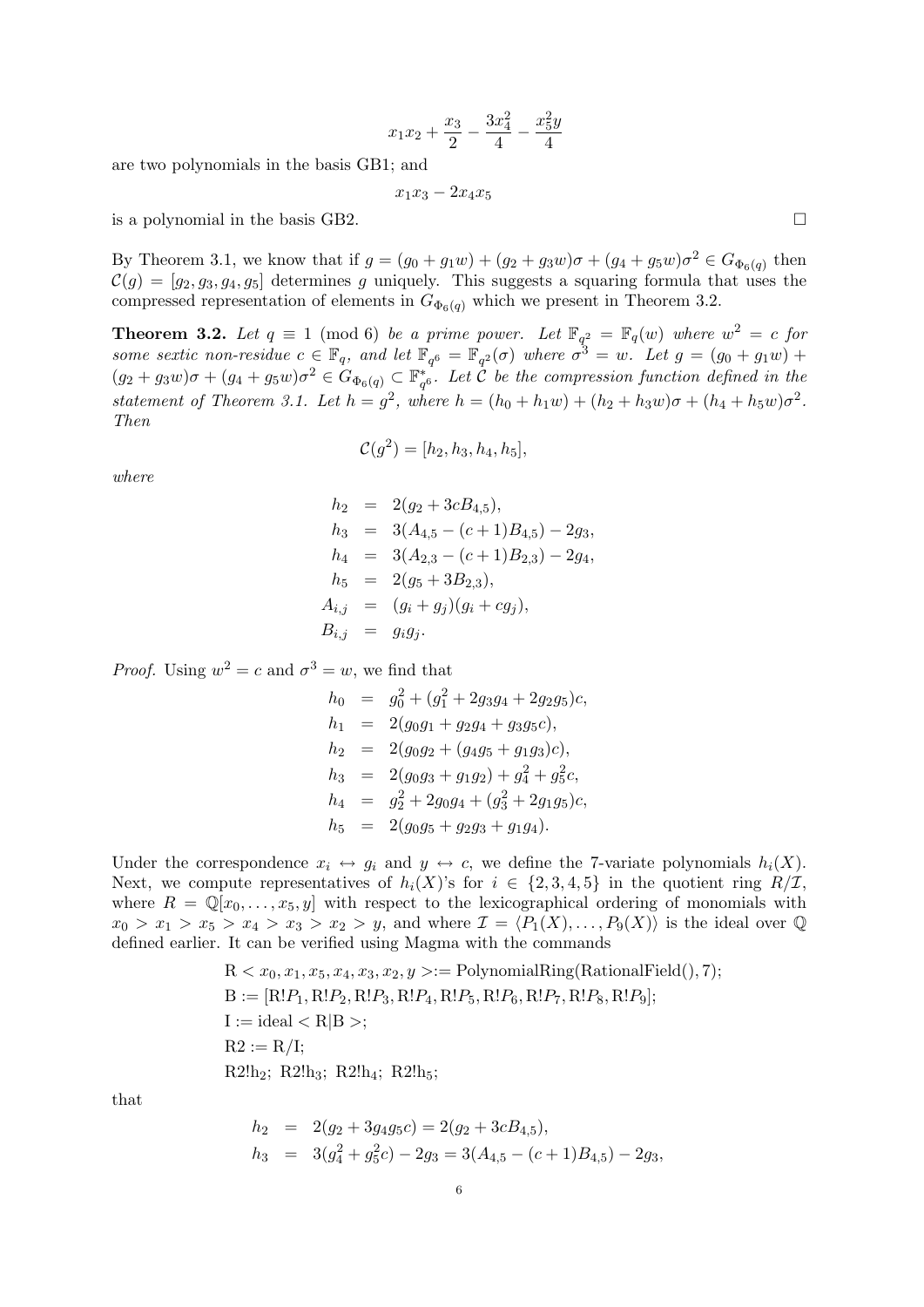$$
h_4 = 3(g_2^2 + g_3^2c) - 2g_4 = 3(A_{2,3} - (c+1)B_{2,3}) - 2g_4,
$$
  
\n
$$
h_5 = 2(g_5 + 3g_2g_3) = 2(g_5 + 3B_{2,3})
$$

in the quotient ring  $R/\mathcal{I}$ .

Corollary 3.3. Let  $q \equiv 1 \pmod{6}$  and  $g \in G_{\Phi_6(q)} \subset \mathbb{F}_{q^6}^*$ . Then  $\mathcal{C}(g^2)$  can be computed at a cost dominated by 4 multiplications in  $\mathbb{F}_q$ .

### 4. Applications

The squaring formula in Theorem 3.2 works with a compressed representation of elements in  $G_{\Phi_6(q)}$ . The decompression cost for this representation is far less than that of other compressedsquaring algorithms such as XTR-squaring (LUC-squaring) where decompression is performed by finding a root of a third (second) degree irreducible polynomial defined over  $\mathbb{F}_{q^2}$  ( $\mathbb{F}_{q^3}$ ). When the full representation of a compressed element  $\mathcal{C}(g)$  is needed (for example, in the multiplication step of square-and-multiply type exponentiation algorithms), the decompression function D can recover g uniquely at a cost dominated by an inversion in  $\mathbb{F}_q$ . Consequently, comparing Corollary 3.3 with Table 1, our compressed-squaring algorithm together with the decompression function yields an exponentiation algorithm which is especially fast when the exponent has low Hamming weight.

4.1. **Exponentiation in**  $G_{\Phi_6(q)}$ . Let  $q = p^i \equiv 1 \pmod{6}$  and  $g \in G_{\Phi_6(q)} \subset \mathbb{F}_{q^6}^*$ . We present an exponentiation algorithm that uses the squaring formula in Theorem 3.2.

Let  $e$  be an  $\ell$ -bit exponent with binary representation

$$
e=e_{\ell-1}e_{\ell-2}\ldots e_2e_1e_0,
$$

where  $e_{\ell-1} = 1$ . Let  $H_e = \{i : 1 \le i \le \ell - 1 \text{ and } e_i = 1\}$ . Then

$$
g^{e} = \prod_{i=0}^{\ell-1} g^{2^{i}} = g^{e_0} \prod_{i \in H_e} \mathcal{D}(\mathcal{C}(g^{2^{i}})).
$$

Now, if

$$
g^{2^i} = (g_{i,0} + g_{i,1}w) + (g_{i,2} + g_{i,3}w)\sigma + (g_{i,4} + g_{i,5}w)\sigma^2
$$

then by Theorem 3.1

$$
\mathcal{C}(g^{2^i}) = [g_{i,2}, g_{i,3}, g_{i,4}, g_{i,5}]
$$

and, assuming without loss of generality that  $g_{i,2} \neq 0$ ,

$$
\mathcal{D}(\mathcal{C}(g^{2^i})) = (x_i + \frac{y_i}{z_i}w) + (g_{i,2} + g_{i,3}w)\sigma + (g_{i,4} + g_{i,5}w)\sigma^2,
$$

where

$$
x_i = (2g_{i,1}^2 + g_{i,2}g_{i,5} - 3g_{i,3}g_{i,4})c + 1
$$
,  $y_i = g_{i,5}^2c + 3g_{i,4}^2 - 2g_{i,3}$ , and  $z_i = 4g_{i,2}$ .

Hence,  $g^e$  can be computed as follows.

- (1) Compute  $\mathcal{C}(g^{2^i})$  for  $1 \leq i \leq \ell 1$  with  $(\ell 1)$  successive squarings using Theorem 3.2 and store  $C(g^{2^i})$  for each  $i \in H_e$ .
- (2) Compute and store  $(x_i, y_i, z_i)$  for each  $i \in H_e$ .
- (3) Compute  $y_i/z_i$  for each  $i \in H_e$ .
- (4) Compute  $g^e = g^{e_0} \prod_{i \in H_e} \mathcal{D}(\mathcal{C}(g^{2^i}))$ .

 $\Box$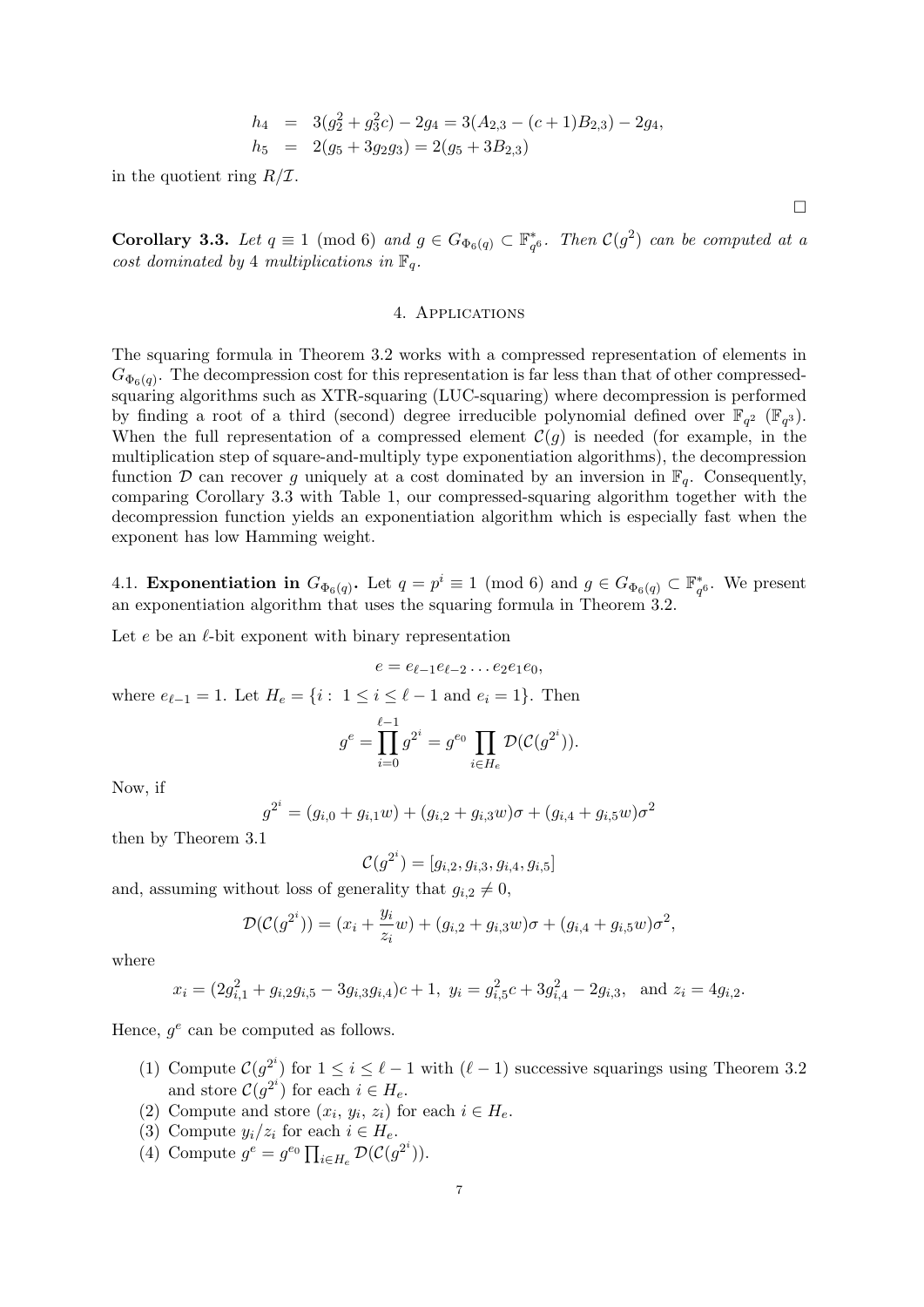Now, let  $|H_e| = N$ , and let  $M_i$ ,  $S_i$  and  $I_i$  denote multiplication, squaring and inversion costs in  $\mathbb{F}_q = \mathbb{F}_{p^i}$ , respectively. By Corollary 3.3, step (1) in the above algorithm has cost dominated by  $(4(\ell-1))M_i$  and requires storage of  $4N \mathbb{F}_q$ -elements. Using Montgomery's simultaneous inversion trick [20, 13], steps (2) and (3) have cost dominated by  $N((1S_i+2M_i)+2S_i)+3(N 1/M_i + 1I_i + (N)M_i$  and storage of  $3N + 1 \mathbb{F}_q$ -elements. Finally, step (4) can be computed at a cost of  $(N)M_{6i}$ .

**Corollary 4.1.** Let  $q = p^i \equiv 1 \pmod{6}$  and  $g \in G_{\Phi_6(q)} \subset \mathbb{F}_{q^6}^*$ . Let e be an  $\ell$ -bit exponent. Let  $H_e = \{i : 1 \le i \le \ell - 1 \text{ and } e_i = 1\}, \text{ and let } |H_e| = N.$  Then,  $g^e$  can be computed at a cost dominated by

$$
(4(\ell-1))M_i + (6N-3)M_i + (N)M_{6i} + (3N)S_i + 1I_i,
$$

with a storage of  $7N + 1 \mathbb{F}_q$ -elements.

Note that the cost of exponentiation using GS-squaring (see [12] or Section 2) in the same setting as in Corollary 4.1 would be dominated by

$$
(4.1) \t\t 6(\ell-1)M_i + (N)M_{6i}.
$$

Hence, by Corollary 4.1, we would expect a 33% speed-up over GS-exponentiation as  $N/\ell \to 0$ .

4.2. Speeding up pairing computations. Let  $E : y^2 = x^3 + b$  be a curve in the Barreto-Naehrig (BN) family of pairing-friendly curves with embedding degree  $k = 12$  [2]. Then E is defined over  $\mathbb{F}_p$  with  $|E(\mathbb{F}_p)| = r$ , where the primes p and r are parametrized as follows

$$
p(u) = 36u4 + 36u3 + 24u2 + 6u + 1,
$$
  
\n
$$
r(u) = 36u4 + 36u3 + 18u2 + 6u + 1.
$$

In general, a pairing computation on  $E$  is performed in two steps: Miller loop and final exponentiation. Scott [24] showed that the final exponentiation in the pairing computation can be done in two parts. In the first part, an element in  $\mathbb{F}_{p^{12}}^*$  is raised to the power  $(p^6-1)(p^2+1)$ . This is the so-called *easy part* and requires a small number of multiplications, pth powerings and a single inversion, and yields an element  $g \in G_{\Phi_6(p^2)} = G_{\Phi_{12}(p)} \subset \mathbb{F}_{p^{12}}^*$ . In the second part of the final exponentiation, the so-called hard part, g is raised to the power

$$
\Phi_{12}(p)/r = (p^4 - p^2 + 1)/r = \lambda_3 p^3 + \lambda_2 p^2 + \lambda_1 p + \lambda_0,
$$

where

$$
\lambda_3(u) = 1,\n\lambda_2(u) = 6u^2 + 1,\n\lambda_1(u) = -36u^3 - 18u^2 - 12u + 1,\n\lambda_0(u) = -36u^3 - 30u^2 - 18u - 2.
$$

Note that when the BN parameter  $u$  is chosen to have low Hamming weight, one can first compute  $g^u$ ,  $g^{u^2} = (g^u)^u$  and  $g^{u^3} = (g^{u^2})^u$  to minimize the number of multiplications in the hard part of the final exponentiation.

To be more concrete, one can choose  $u = -(2^{62} + 2^{55} + 1)$  to obtain a BN-curve E defined over a 254-bit prime p with 254-bit prime order group  $E(\mathbb{F}_n)$  [21]. In our operation counts, we will assume a)  $M_2 = 3M_1$  and  $M_{12} = 54M_1$  using Karatsuba's technique; b)  $S_2 = 2M_1$  (see general squaring in Section 2.2); c)  $I_2 = 1I_1 + 2M_1 + 2S_1$  [19]; and d)  $M_1 = S_1$  and  $I_1 = 50M_1$  (see [4, Section 3.1.

GS-exponentiation seems to be the fastest of the previously-known methods to compute the hard part of the final exponentiation in the pairing computation. Using this method, each of  $g^{-u}, g^{-u^2}$  and  $g^{-u^3}$  can be computed at a cost dominated by (see (4.1))

(4.2) 
$$
6(\ell-1)M_i + (N)M_{6i} = 1224M_1,
$$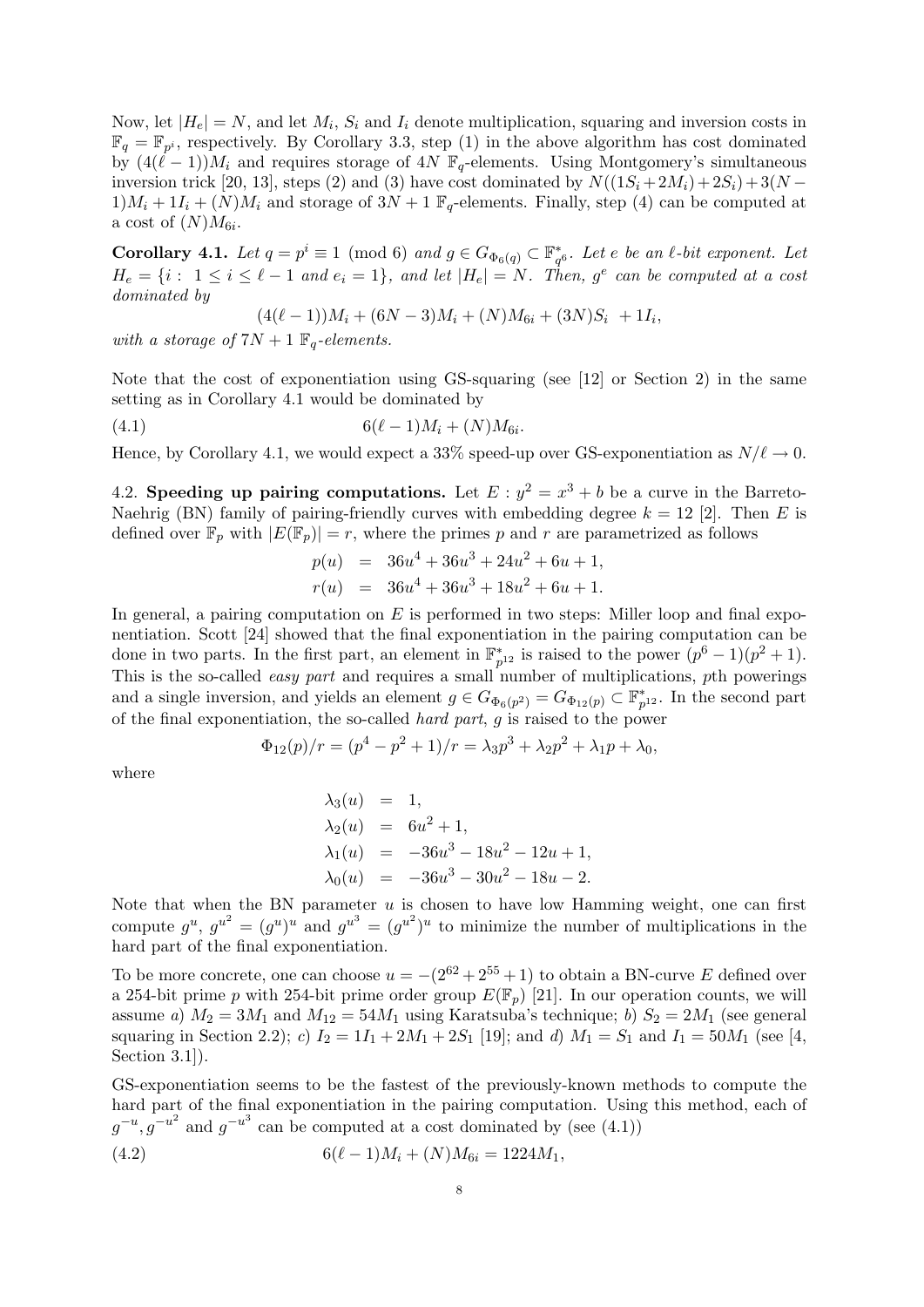where  $\ell = 63$  and  $N = 2$ .

Now, we describe an exponentiation algorithm similar to the one in Section 4.1 but avoiding the storage requirements. Instead of performing simultaneous inversion, we begin the algorithm by computing compressed-squarings and perform a one-time inversion (decompression) when a multiplication is required. Then we switch to GS-squaring. In summary, given g and  $-u =$  $2^{62} + 2^{55} + 1$ ,  $g^{-u}$  can be computed as follows.

- (1) Compute  $C(g^{2^{55}})$  with 55 successive squarings using Theorem 3.2.
- (2) Decompress  $C(g^{2^{55}})$  to obtain  $g^{2^{55}} = \mathcal{D}(\mathcal{C}(g^{2^{55}}))$ .
- (3) Compute  $g^{2^{62}}$  with 7 successive GS-squarings.
- (4) Compute  $g^{-u} = g \cdot g^{2^{55}} \cdot g^{2^{62}}$ .

The cost of step (2) is dominated by

$$
(3S2+2M2)+1I2+1M2=6M1+6M1+54M1+3M1=69M1.
$$

Similar to our previous analysis, one can verify that the cost of the above hybrid exponentiation algorithm is dominated by

(4.3) 
$$
(55 \cdot 4)M_2 + (7 \cdot 6)M_2 + 69M_1 + 2M_{12} = 963M_1.
$$

Comparing (4.2) and (4.3), we would expect around a 21% speed-up for computing  $g^u, g^{u^2}$  and  $g^{u^3}$  in the hard part of the final exponentiation. According to [4, Section 4.2 and Table 3], computing  $g^u, g^{u^2}$  and  $g^{u^3}$  take 79% of the time of the final exponentiation, and the final exponentiation takes 42% of the time of the whole pairing computation. Hence, with our new exponentiation algorithm, we would expect a 17% speed-up for the final exponentiation, and a 7% speed-up for the pairing computation.

Recently, Aranha et al. proposed and implemented a variant of the squaring algorithm in Theorem 3.2 for the pairing computation over a BN curve parametrized by  $u = -(2^{62} + 2^{55} + 1)$ [1]. They reported overall  $5\% - 7\%$  speed-ups for the pairing computation.

### 5. Other formulae for squaring

In this section, we describe a general method for finding efficient squaring formulae in cyclotomic subgroups  $G_{\Phi_6(q)}$ . While rediscovering some of the previously-known squaring formulae such as LUC-squaring, XTR-squaring and GS-squaring, our method yields new squaring formulae which might be good alternatives to the one in Section 3.

We use the same notation as in Section 3. In particular, let

$$
g = (g_0 + g_1 w) + (g_2 + g_3 w)\sigma + (g_4 + g_5 w)\sigma^2 \in G_{\Phi_6(q)}
$$

and

$$
h = g2 = (h0 + h1w) + (h2 + h3w)\sigma + (h4 + h5w)\sigma2.
$$

Let  $I \subseteq \{0, 1, \ldots, 5\}$ . In order to obtain squaring formulae similar one in Theorem 3.2 we first need a (compression) function C such that  $\mathcal{C}(g)$  can be determined as a function of  $V_I(g) = \{g_i :$  $i \in I$ . Second, we need a family  $S_I = \{S_i : i \in I\}$  of formulae to compute each  $h_i \in V_I(h)$ as a function of  $V_I(g)$ , say  $h_i = S_i(V_I(g))$  for each  $i \in I$ . Consequently, we might represent a squaring formula  $\mathcal{F}: \mathcal{C}(g) \mapsto \mathcal{C}(g^2) = \mathcal{C}(h)$  by a tuple

$$
\mathcal{F} = \{I, \mathcal{C}, \mathcal{S}_I\}.
$$

For example, in Theorem 3.2 we had

$$
I = \{2, 3, 4, 5\}, C(g) = [g_2, g_3, g_4, g_5], S_I = \{S_2, S_3, S_4, S_5\},
$$
  

$$
h_2 = S_2(V_I(g)) = 2(g_2 + 3g_4g_5c),
$$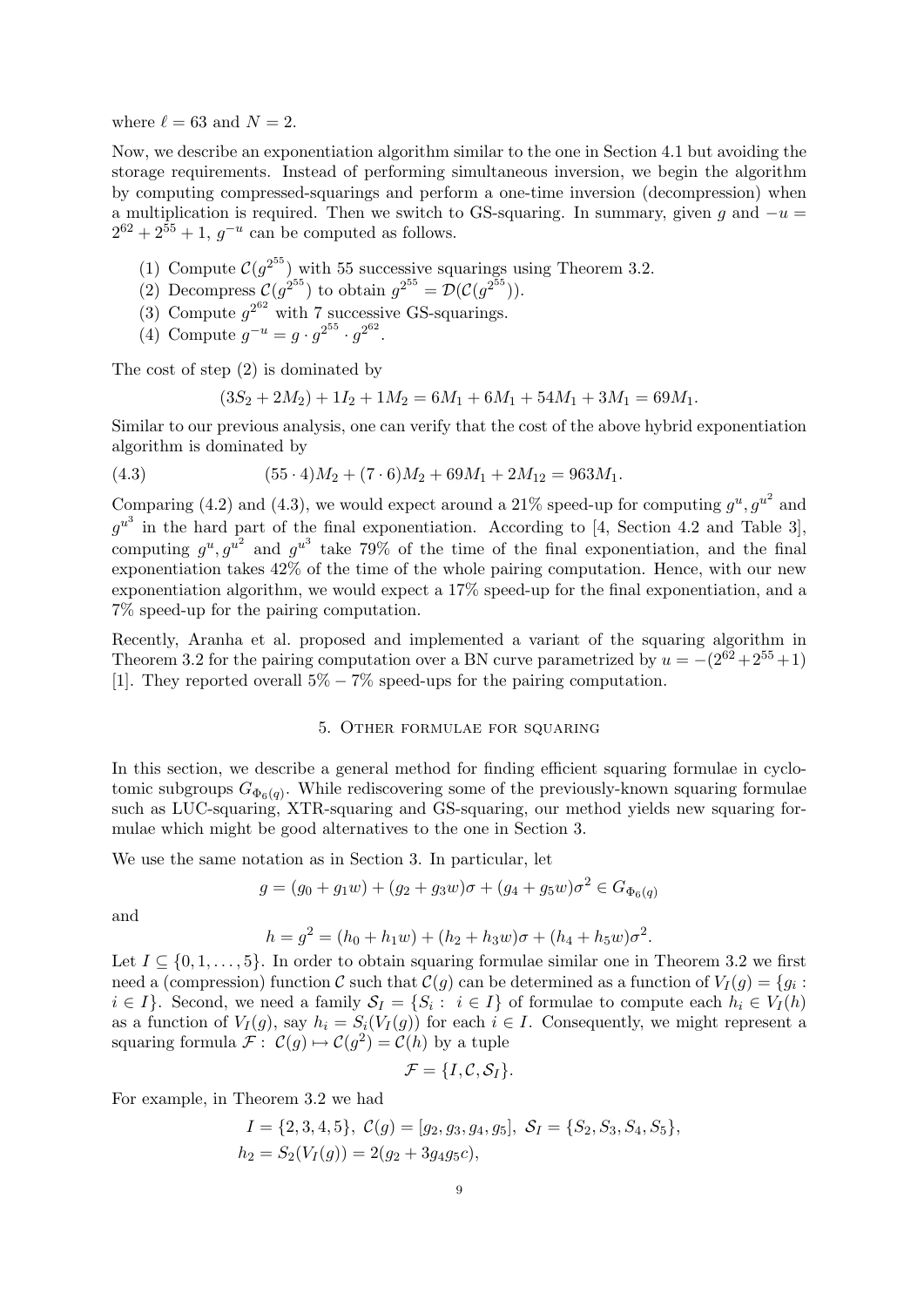$$
h_3 = S_3(V_I(g)) = 3(g_4^2 + g_5^2c) - 2g_3,
$$
  
\n
$$
h_4 = S_4(V_I(g)) = 3(g_2^2 + g_3^2c) - 2g_4,
$$
  
\n
$$
h_5 = S_5(V_I(g)) = 2(g_5 + 3g_2g_3).
$$

**Remark 5.1.** In the representation of  $\mathcal{F}$ , it seems necessary to require that the inverse of  $\mathcal{C}$ can be efficiently computed in order to get efficient multi-exponentiation algorithms based on  $F$ . However, we will relax this condition for now.

We already know from the proof of Theorem 3.2 that if  $h = g^2$  then

$$
h_0 = g_0^2 + (g_1^2 + 2g_3g_4 + 2g_2g_5)c,
$$
  
\n
$$
h_1 = 2(g_0g_1 + g_2g_4 + g_3g_5c),
$$
  
\n
$$
h_2 = 2(g_0g_2 + (g_4g_5 + g_1g_3)c),
$$
  
\n
$$
h_3 = 2(g_0g_3 + g_1g_2) + g_4^2 + g_5^2c,
$$
  
\n
$$
h_4 = g_2^2 + 2g_0g_4 + (g_3^2 + 2g_1g_5)c,
$$
  
\n
$$
h_5 = 2(g_0g_5 + g_2g_3 + g_1g_4).
$$

In fact, the squaring formula in Theorem 3.2, or in other words  $S_I = \{S_2, S_3, S_4, S_5\}$ , was found by computing representatives of  $h_i(X)$ 's for  $i \in \{2,3,4,5\}$  in the quotient ring  $R/\mathcal{I}$ , where  $R = \mathbb{Q}[x_0, \ldots, x_5, y]$  with respect to the lexicographical ordering of monomials with  $x_0 > x_1 > x_5 > x_4 > x_3 > x_2 > y$ , and where  $\mathcal{I} = \langle P_1(X), \ldots, P_9(X) \rangle$ .

In order to capture a wider class of squaring formulae  $\mathcal{F} = \{I, \mathcal{C}, \mathcal{S}_I\}$ , we will compute representatives of  $h_i(X)$  for  $i \in \{0, \ldots, 5\}$  in the quotient ring  $R/\mathcal{I}$  by varying over all the  $7! = 5040$ orderings of the variables  $\{x_0, \ldots, x_5, y\}$ . To do so, we let *o* be some fixed ordering in the set  $\mathcal O$ of all orderings of the variables  $\{x_0, \ldots, x_5, y\}$  and denote by  $R_0$  the ring  $\mathbb{Q}[x_0, \ldots, x_5, y]$  with respect to the lexicographical ordering of monomials with ordering o.

We define

$$
\mathcal{H}_i = \{ \bar{h}_{i,o} : \bar{h}_{i,o} = h_i \in R_o / \mathcal{I}, o \in \mathcal{O} \}.
$$

Since each  $\bar{h}_{i,o}$  defines a unique  $S_i$  (on some subset  $V_I(g)$ ), we may replace, without loss of generality,  $\bar{h}_{i,o}$ 's by  $S_{i,j}$ 's in  $\mathcal{H}_i$ . We list  $\mathcal{H}_i$  for  $i = 0, 1, \ldots, 5$  in Appendix A.

Note that for any  $I \subseteq \{0, 1, 2, \ldots, 5\}$ , there is a squaring formula  $\mathcal{F} = \{I, \mathcal{C}, \mathcal{S}_I\}$  only if for each  $i \in I$  there is some  $S_{i,j} \in \mathcal{H}_i$  that is defined on  $V_I(g)$ . From Appendix A, we deduce that  $S_{0,j} \in \mathcal{H}_0$  is well defined on a domain  $V_I(g)$  only if  $V_I(g)$  contains one of the subsets in the minimal domain set  $D_0$  of  $\mathcal{H}_0$ , where

$$
D_0 = \{ \{g_0, g_1\}, \{g_0, g_2, g_5\}, \{g_0, g_3, g_4\}, \{g_1, g_2, g_5\}, \{g_0, g_1, g_2, g_3\}, \{g_0, g_1, g_3, g_4\}, \{g_0, g_1, g_4, g_5\}, \{g_0, g_2, g_3, g_4, g_5\} \}
$$

Similarly, we have

 $D_1 = \{ \{g_0, g_1\}, \{g_1, g_2, g_5\}, \{g_1, g_2, g_3, g_4\}, \{g_1, g_2, g_3, g_5\},\$  ${g_1, g_2, g_4, g_5}, {g_1, g_3, g_4, g_5}, {g_0, g_1, g_2, g_3, g_5},$  ${g_0, g_1, g_2, g_4, g_5}, {g_1, g_2, g_3, g_4, g_5},$  $D_2 = \{ {g_2, g_4, g_5}, {g_0, g_1, g_2, g_3}, {g_1, g_2, g_3, g_5}, {g_1, g_2, g_3, g_4, g_5} \},$  $D_3 = \{ \{g_0, g_3, g_4\}, \{g_0, g_3, g_5\}, \{g_1, g_2, g_5\}, \{g_3, g_4, g_5\},\$  ${g_0, g_1, g_2, g_3}, {g_1, g_2, g_3, g_4}, {g_1, g_2, g_3, g_5}$  $D_4 = \{ \{g_0, g_2, g_4\}, \{g_0, g_3, g_4\}, \{g_1, g_2, g_5\}, \{g_2, g_3, g_4\},\$  ${g_0, g_1, g_4, g_5}, {g_1, g_2, g_4, g_5}, {g_1, g_3, g_4, g_5},$  $D_5 = \{ {g_2, g_3, g_5}, {g_0, g_1, g_4, g_5}, {g_1, g_2, g_4, g_5}, {g_1, g_2, g_3, g_4, g_5} \}.$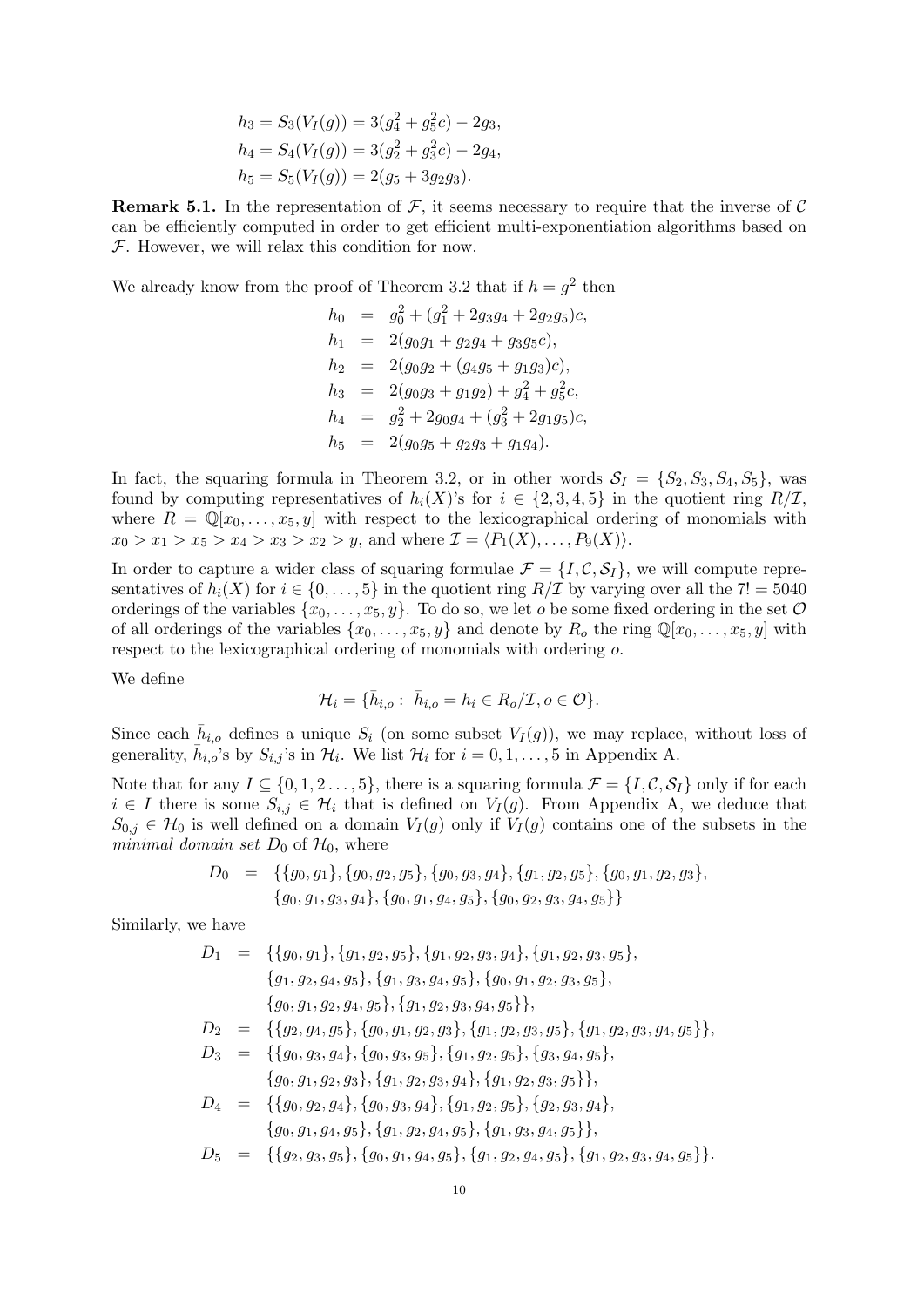Now, from the minimal domain sets  $D_i$ 's and  $\mathcal{H}_i$ 's in Appendix A we can write other squaring formulae  $\mathcal{F} = \{I, \mathcal{C}, \mathcal{S}_I\}$  as follows.

5.1. **SQR**<sub>01</sub>: 
$$
\mathcal{F} = \{I, C, S_I\}
$$
 with  $|I| = 2$ .  
\n
$$
I = \{0, 1\}, C(g) = [g_0, g_1], S_I = \{S_{0,3}, S_{1,1}\}
$$
\n
$$
h_0 = S_{0,3} = 3g_0^2 - 2g_0 + 3g_1^2c,
$$
\n
$$
h_1 = S_{1,1} = 6g_0g_1 + 2g_1.
$$

This formula is the only one with  $|I| = 2$ . Its cost is dominated by 2 multiplications in  $\mathbb{F}_q$  as one can write

$$
h_0 = 3((g_0 + g_1)(g_0 + g_1c) - (c+1)g_0g_1) - 2g_0.
$$

In fact, this formula is a rediscovery of the XTR-squaring because

$$
\mathrm{Tr}_{\mathbb{F}_{q^6}/\mathbb{F}_{q^2}}(g)=3(g_0+g_1w)
$$

can be uniquely determined using  $V_I(g) = \{g_0, g_1\}$ . Note that the compression function C in this case cannot have an inverse as  $\mathcal{C}(g) = \mathcal{C}(g^{q^2}) = \mathcal{C}(g^{q^4})$ .

5.2. **SQR**<sub>034</sub>: 
$$
\mathcal{F} = \{I, C, S_I\}
$$
 with  $|I| = 3$ .  
\n $I = \{0, 3, 4\}, C(g) = [g_0, g_3, g_4], S_I = \{S_{0,1}, S_{3,2}, S_{4,1}\}$   
\n $h_0 = S_{0,1} = 2g_0^2 + 4g_3g_4c - 1,$   
\n $h_3 = S_{3,2} = 4g_0g_3 + 2g_4^2,$   
\n $h_4 = S_{4,1} = 4g_0g_4 + 2g_3^2c.$ 

This formula is the only one with  $|I| = 3$ , and is a rediscovery of the LUC-squaring because

$$
\mathrm{Tr}_{\mathbb{F}_{q^6}/\mathbb{F}_{q^3}}(g)=2(g_0+g_3w\sigma+g_4\sigma^2)
$$

can be uniquely determined using  $V_I(g) = \{g_0, g_3, g_4\}$ . In fact, using

$$
\text{Tr}_{q^6,q^3}(g^2) = \text{Tr}_{q^6,q^3}(g)^2 - 2
$$

and the 3-way squaring formula in [6] one can show that

$$
h_0 = 2(T_0 + T_1c) - 1,
$$
  
\n
$$
h_3 = (T_1 + T_2) - 2(T_0 + T_4),
$$
  
\n
$$
h_4 = 2(T_4c - T_3) + (T_1 - T_2),
$$

where

$$
T_0 = g_0^2,
$$
  
\n
$$
T_1 = (g_0 + g_3 + g_4)^2,
$$
  
\n
$$
T_2 = (g_0 + g_3 - g_4)^2,
$$
  
\n
$$
T_3 = 2g_3g_4,
$$
  
\n
$$
T_4 = g_3^2.
$$

Hence, the total cost is dominated by 1 squaring in  $\mathbb{F}_{q^3}$ , or by 4 squarings and 1 multiplication in  $\mathbb{F}_q$ . Note that the compression function C in this case cannot have an inverse as  $\mathcal{C}(g) = \mathcal{C}(g^{q^3})$ .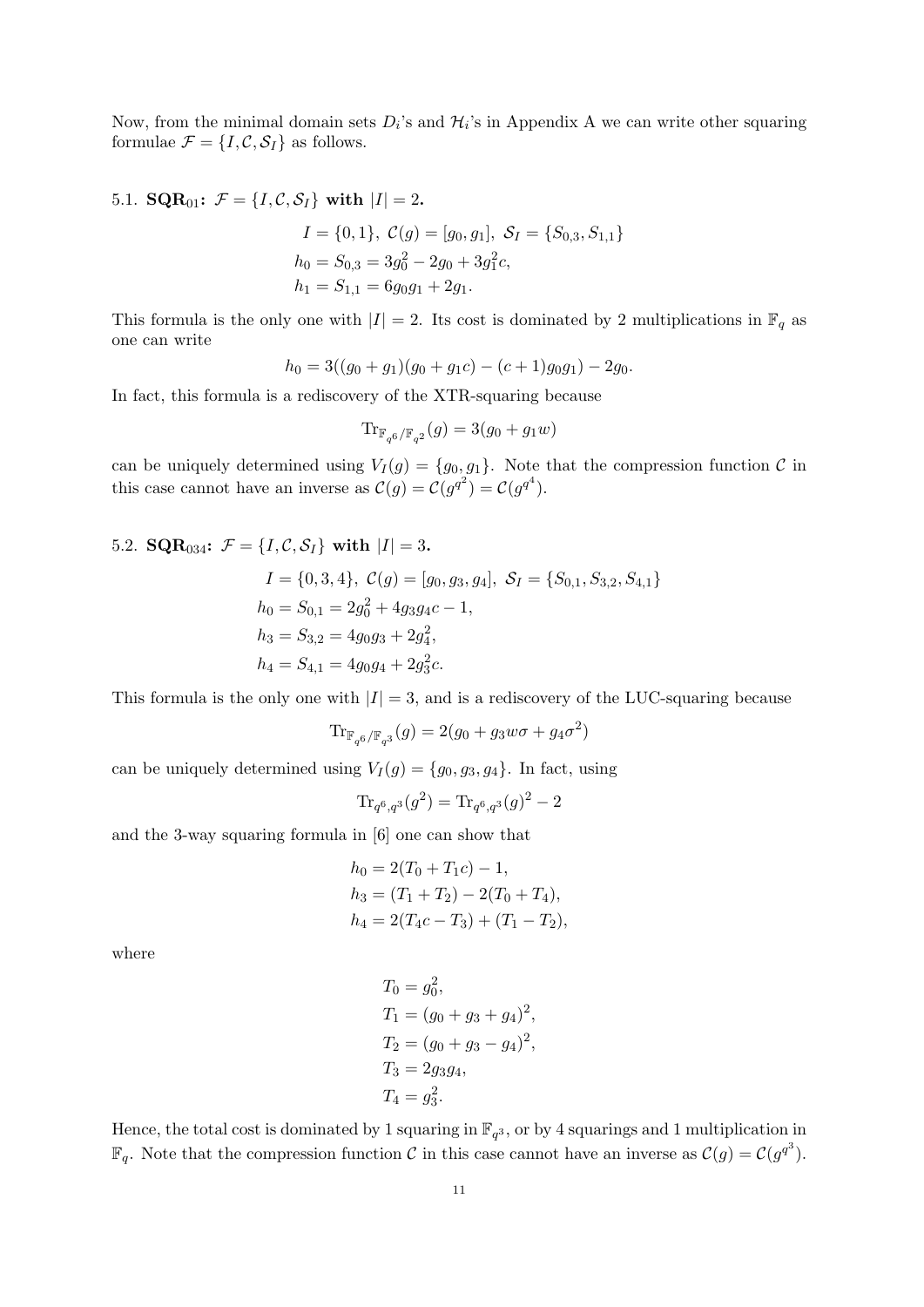5.3. **SQR**<sub>2345</sub>: 
$$
\mathcal{F} = \{I, C, S_I\}
$$
 with  $|I| = 4$ .  
\n $I = \{2, 3, 4, 5\}, C(g) = [g_2, g_3, g_4, g_5], S_I = \{S_{2,1}, S_{3,4}, S_{4,5}, S_{5,1}\}$   
\n $h_2 = S_{2,1} = 2g_2 + 6g_4g_5c$ ,  
\n $h_3 = S_{3,4} = 3g_4^2 + 3g_5^2c - 2g_3$ ,  
\n $h_4 = S_{4,5} = 3g_2^2 + 3g_3^2c - 2g_4$ ,  
\n $h_5 = S_{5,1} = 2g_5 + 6g_2g_3$ .

The above formula is a rediscovery of the squaring formula in Theorem 3.2, where we show that  $\mathcal{C}(g^2)$  can be computed at a cost dominated by 4 multiplications in  $\mathbb{F}_q$ . Next, we observe that  $\mathcal{C}(g^2)$  can also be computed at a cost dominated by 2 squarings in  $\mathbb{F}_{q^2}$ . This follows because, inspired by GS-squaring [12], we can write

$$
h_2 + h_3 w = S_{2,1} + S_{3,4} w = 3w(g_4 + g_5 w)^2 + 2(g_2 - g_3 w),
$$
  

$$
h_4 + h_5 w = S_{4,5} + S_{5,2} w = 3(g_2 + g_3 w)^2 - 2(g_4 - g_5 w),
$$

which requires 2 squarings in  $\mathbb{F}_{q^2}$ .

5.4. **SQR**<sub>0134</sub>: 
$$
\mathcal{F} = \{I, C, S_I\}
$$
 with  $|I| = 4$ .  
\n $I = \{0, 1, 3, 4\}, C(g) = [g_0, g_1, g_3, g_4], S_I = \{S_{0,1}, S_{1,1}, S_{3,2}, S_{4,1}\}$   
\n $h_0 = S_{0,1} = 2g_0^2 + 4g_3g_4c - 1$ ,  
\n $h_1 = S_{1,1} = 6g_0g_1 + 2g_1$ ,  
\n $h_3 = S_{3,2} = 4g_0g_3 + 2g_4^2$ ,  
\n $h_4 = S_{4,1} = 4g_0g_4 + 2g_3^2c$ .

In this formula, one can compute  $\{h_0, h_3, h_4\}$  at a cost dominated by 4 squarings and 1 multiplication in  $\mathbb{F}_q$  (see Section 5.2). Hence,  $\{h_0, h_1, h_3, h_4\}$  can be computed at a cost dominated by 4 squarings and 2 multiplications in  $\mathbb{F}_q$ . Similarly as in the proof of Theorem 3.1, we can show that an inverse to the compression function  $\mathcal C$  can be given as follows.

$$
\mathcal{D}([\tilde{g}_0,\tilde{g}_1,\tilde{g}_3,\tilde{g}_4])=(\tilde{g}_0+\tilde{g}_1w)+(\tilde{g}_2+\tilde{g}_3w)\sigma+(\tilde{g}_4+\tilde{g}_5w)\sigma^2,
$$

where

$$
\tilde{g}_2 = \frac{\tilde{g}_3(\tilde{g}_0 - 1) + 2\tilde{g}_4^2}{3\tilde{g}_1},
$$
  

$$
\tilde{g}_5 = \frac{\tilde{g}_4(\tilde{g}_0 - 1) + 2\tilde{g}_2^2 c}{3\tilde{g}_1 c}.
$$

If  $g \in G_{\Phi_6(q)} \setminus \{1\}$  then  $g_1$  can never equal zero because

$$
\mathrm{Tr}_{\mathbb{F}_{q^6}/\mathbb{F}_{q^2}}(g^2) = g_0 + g_1 w \in \mathbb{F}_{q^2} \setminus \mathbb{F}_q.
$$

Hence, the decompression function D is well defined and  $\mathcal{D}(\mathcal{C}(g)) = g$  for all  $g \in G_{\Phi_6(q)} \setminus \{1\}.$ The decompression can be performed at a cost dominated by 4 multiplications, 2 squarings and 1 inversion in  $\mathbb{F}_q$ .

5.5. Other formulae  $\mathcal{F} = \{I, \mathcal{C}, \mathcal{S}_I\}$  with  $|I| = 4$ . There are 4 more classes of squaring formulae with  $|I| = 4$  and we list one from each class that seems to be the most efficient one in its class.

$$
I = \{0, 1, 2, 3\}, C(g) = [g_0, g_1, g_2, g_3], S_I = \{S_{0,3}, S_{1,1}, S_{2,2}, S_{3,3}\}\
$$
  
\n
$$
h_0 = S_{0,3} = 3g_0^2 - 2g_0 + 3g_1^2c,
$$
  
\n
$$
h_1 = S_{1,1} = 6g_0g_1 + 2g_1,
$$
  
\n
$$
h_2 = S_{2,2} = 3g_0g_2 + 3g_1g_3c - g_2,
$$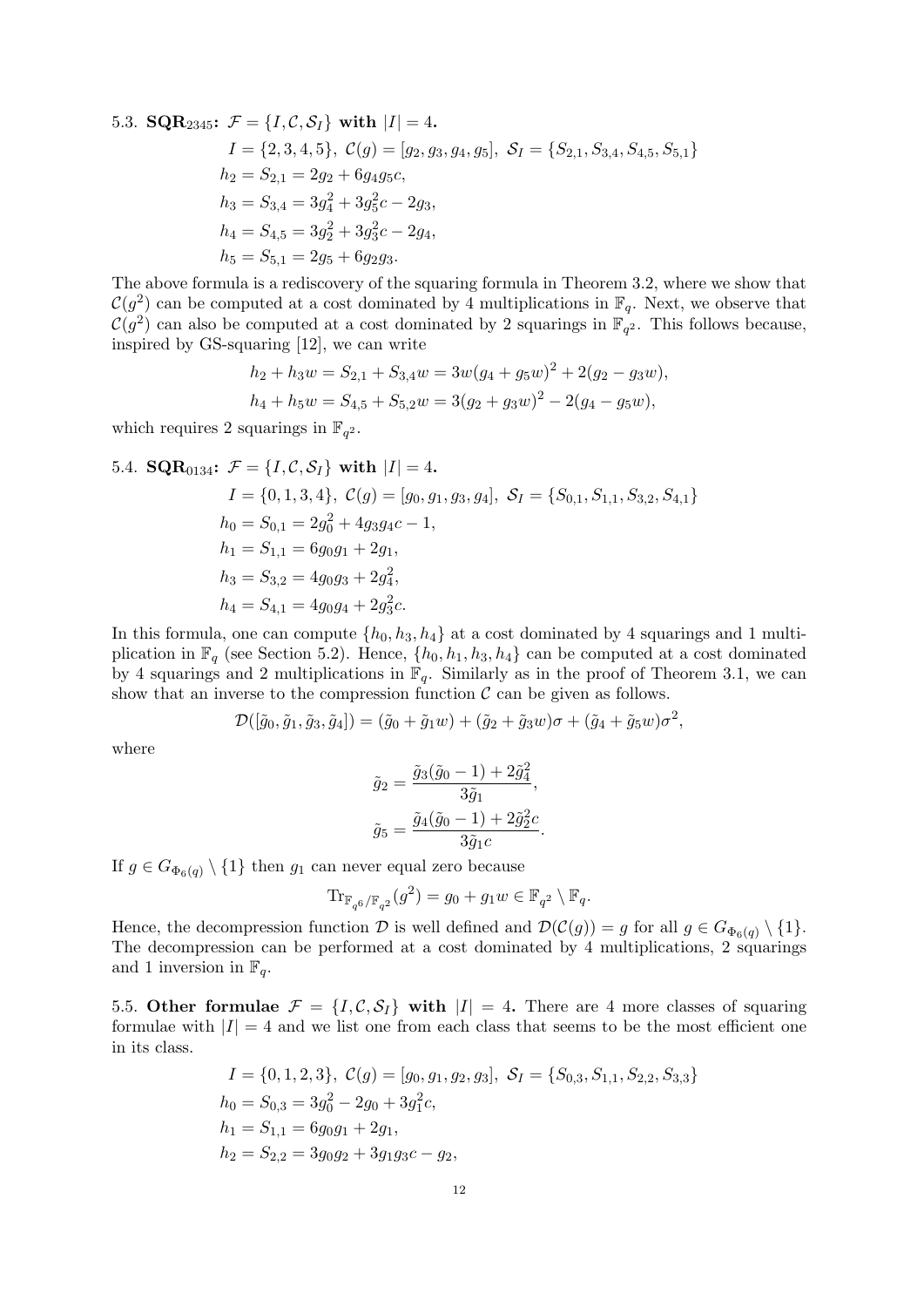$h_3 = S_{3,3} = 3g_0g_3 + 3g_1g_2 + g_3.$ 

$$
I = \{0, 1, 4, 5\}, C(g) = [g_0, g_1, g_4, g_5], S_I = \{S_{0,3}, S_{1,1}, S_{4,3}, S_{5,2}\}\
$$
  
\n
$$
h_0 = S_{0,3} = 3g_0^2 + 3g_1^2c - 2g_0,
$$
  
\n
$$
h_1 = S_{1,1} = 6g_0g_1 + 2g_1,
$$
  
\n
$$
h_4 = S_{4,3} = 3g_0g_4 + 3g_1g_5c + g_4,
$$
  
\n
$$
h_5 = S_{5,2} = 3g_0g_5 + 3g_1g_4 - g_5.
$$

$$
I = \{1, 2, 3, 5\}, C(g) = [g_1, g_2, g_3, g_5], S_I = \{S_{1,5}, S_{2,1}, S_{3,1}, S_{5,1}\}
$$
  
\n
$$
h_1 = S_{1,5} = 12g_5^3c^2 + (12g_1^3 + 12g_1g_2g_5 - 36g_2g_3^2 - 24g_3g_5)c + 8g_1,
$$
  
\n
$$
h_2 = S_{2,1} = 2g_2 + 6g_4g_5c,
$$
  
\n
$$
h_3 = S_{3,1} = 4g_1g_2 + 2g_5^2c,
$$
  
\n
$$
h_5 = S_{5,1} = 6g_2g_3 + 2g_5.
$$

$$
I = \{1, 2, 4, 5\}, C(g) = [g_1, g_2, g_4, g_5], S_I = \{S_{1,3}, S_{2,1}, S_{4,2}, S_{5,3}\}
$$
  
\n
$$
h_1 = S_{1,3} = (12g_1g_2g_5 + 12g_1^3 - 36g_4^2g_5)c - 24g_2g_4 + 8g_1 + 12g_2^3,
$$
  
\n
$$
h_2 = S_{2,1} = 2g_2 + 6g_4g_5c,
$$
  
\n
$$
h_4 = S_{4,2} = 4g_1g_5c + 2g_2^2,
$$
  
\n
$$
h_5 = S_{5,3} = -12g_1g_2^2 + 9g_2g_4^2 + 3g_2g_5^2c + 2g_5.
$$

For each of the above 4 formulae, one can write a decompression function  $\mathcal D$  such that  $\mathcal D$  is well defined and  $\mathcal{D}(\mathcal{C}(g)) = g$  for all  $g \in G_{\Phi_6(q)}$ . Our analysis shows that in the first two squaring formulae, the decompression functions require 1 inversion in  $\mathbb{F}_q$ , and computing  $\mathcal{C}(g^2)$  requires more than 4 multiplications in  $\mathbb{F}_q$ . Therefore, they do not seem to yield better algorithms than the squaring formula in Theorem 3.2. In the latter two squaring formulae, the decompression functions do not require an inversion, and they can be given as follows:

$$
\mathcal{D}([g_1, g_2, g_3, g_5]) = (g_0 + g_1w) + (g_2 + g_3w)\sigma + (g_4 + g_5w)\sigma^2,
$$

where

$$
g_4 = 1/2(g_2^2 + 3g_3^2c) - 2g_1g_5c,
$$
  

$$
g_0 = (2g_1^2 + g_2g_5 - 3g_3g_4)c + 1,
$$

and

$$
\mathcal{D}([g_1, g_2, g_4, g_5]) = (g_0 + g_1w) + (g_2 + g_3w)\sigma + (g_4 + g_5w)\sigma^2,
$$

where

$$
g_3 = 1/2(g_5^2c + 3g_4^2) - 2g_1g_2,
$$
  

$$
g_0 = (2g_1^2 + g_2g_5 - 3g_3g_4)c + 1,
$$

respectively. The above formulae yield factor-3/2 compression for elements  $g \in G_{\Phi_6(q)}$  with the property that decompression can be performed at a cost dominated by 3 multiplications and 3 squarings in  $\mathbb{F}_q$ . However, computing  $\mathcal{C}(g^2)$  requires more than 6 multiplications in  $\mathbb{F}_q$ . Therefore, they do not seem to yield better algorithms than GS-squaring.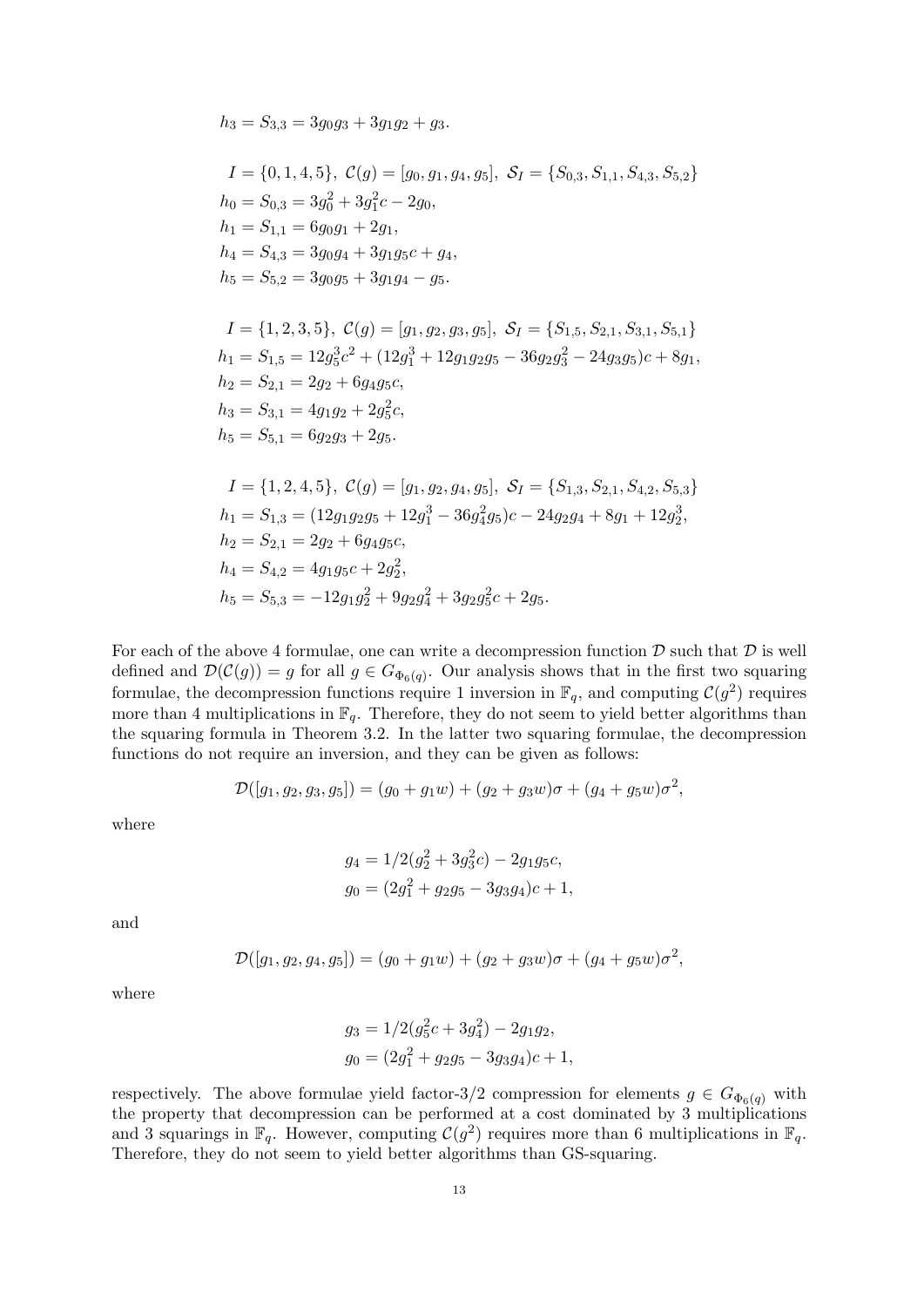5.6. Squaring formulae  $\mathcal{F} = \{I, \mathcal{C}, \mathcal{S}_I\}$  with  $|I| = 5$ . There are 6 classes of squaring formulae with  $|I| = 5$ . Our analysis shows in all of these formulae, computing  $\mathcal{C}(g^2)$  requires more than 4 multiplications in  $\mathbb{F}_q$ . Therefore, there is no hope that they would yield better exponentiation algorithms than the formula in Theorem 3.2 unless decompression can be achieved without doing an inversion in  $\mathbb{F}_q$  (recall that the decompression function of the squaring formula in Theorem 3.2 requires an inversion in  $\mathbb{F}_q$ . We found one such formula, where  $\mathcal{C}(g^2)$ can be computed at a cost dominated by 5 multiplications in  $\mathbb{F}_q$ , and the decompression can be performed at a cost dominated by 2 multiplications and 1 squaring in  $\mathbb{F}_q$ .

The formula can be seen as an extension of the squaring formula in Theorem 3.2 and it is given as follows.

$$
I = \{1, 2, 3, 4, 5\}, C(g) = [g_0, g_2, g_3, g_4, g_5],
$$
  
\n
$$
S_I = \{S_{1,2}, S_{2,1}, S_{3,4}, S_{4,5}, S_{5,1}\},
$$
  
\n
$$
h_1 = -g_1 + 3(C_{2,3,4,5} - B_{4,5} - B_{2,3}c),
$$
  
\n
$$
h_2 = 2(g_2 + 3cB_{4,5}),
$$
  
\n
$$
h_3 = 3(A_{4,5} - (c+1)B_{4,5}) - 2g_3,
$$
  
\n
$$
h_4 = 3(A_{2,3} - (c+1)B_{2,3}) - 2g_4,
$$
  
\n
$$
h_5 = 2(g_5 + 3B_{2,3}),
$$

where

$$
A_{i,j} = (g_i + g_j)(g_i + cg_j),
$$
  
\n
$$
B_{i,j} = g_i g_j,
$$
  
\n
$$
C_{2,3,4,5} = (g_2 + g_5)(g_3 c + g_4).
$$

It is clear from Theorem 3.1 that an inverse to the compression function  $\mathcal C$  can be given as follows.

$$
\tilde{g}_0 = (2\tilde{g}_1^2 + \tilde{g}_2\tilde{g}_5 - 3\tilde{g}_3\tilde{g}_4)c + 1.
$$

There is one class of squaring formulae with  $|I| = 6$  and we list below two formulae that are the most efficient ones according to our analysis; the first can be seen as an extension of the squaring formula in Theorem 3.2, and the second one can be seen as an extension of the squaring formula in Section 5.4.

## 5.7. A squaring formula  $\mathcal{F} = \{I, \mathcal{C}, \mathcal{S}_I\}$  with  $|I| = 6$ .

$$
I = \{0, 1, 2, 3, 4, 5\}, C(g) = [g_0, g_1, g_2, g_3, g_4, g_5],
$$
  
\n
$$
S_I = \{S_{0,3}, S_{1,1}, S_{2,1}, S_{3,4}, S_{4,5}, S_{5,1}\},
$$
  
\n
$$
h_0 = S_{0,3} = 3g_0^2 - 2g_0 + 3g_1^2 = 3(A_{0,1} - (c+1)B_{0,1}) - 2g_0,
$$
  
\n
$$
h_1 = S_{1,1} = 6g_0g_1 + 2g_1 = 2(g_1 + 3B_{0,1}),
$$
  
\n
$$
h_2 = S_{2,1} = 2g_2 + 6g_4g_5 = 2(g_2 + 3cB_{4,5}),
$$
  
\n
$$
h_3 = S_{3,4} = 3g_4^2 + 3g_5^2c - 2g_3 = 3(A_{4,5} - (c+1)B_{4,5}) - 2g_3,
$$
  
\n
$$
h_4 = S_{4,5} = 3g_2^2 + 3g_3^2c - 2g_4 = 3(A_{2,3} - (c+1)B_{2,3}) - 2g_4,
$$
  
\n
$$
h_5 = S_{5,1} = 2g_5 + 6g_2g_3 = 2(g_5 + 3B_{2,3}),
$$

where

$$
A_{i,j} = (g_i + g_j)(g_i + cg_j),
$$
  
\n
$$
B_{i,j} = g_i g_j.
$$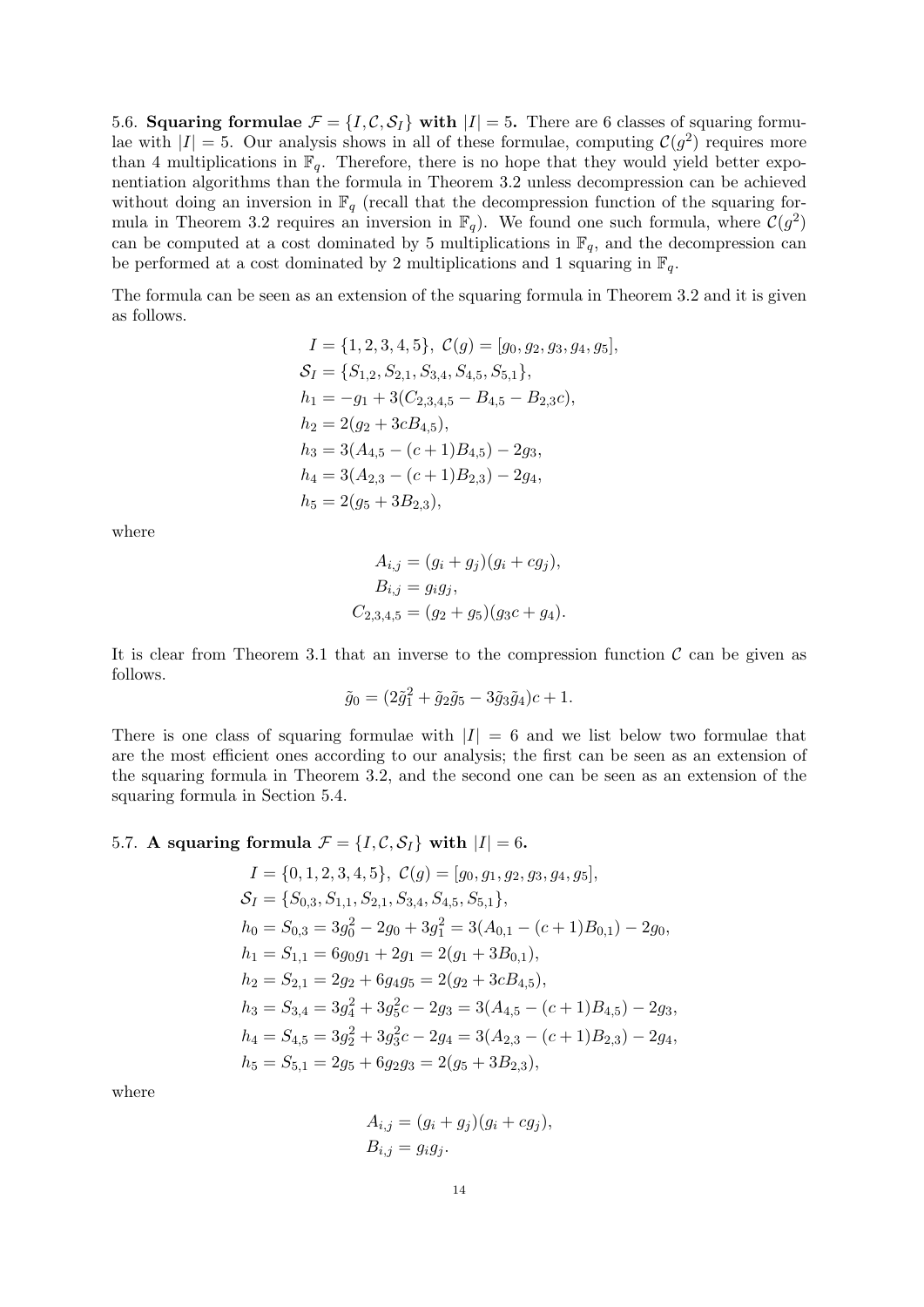Note that  $\mathcal{C}(g^2)$  can be computed at a cost dominated by 6 multiplications in  $\mathbb{F}_q$ , and there is no need of a decompression function. In fact, a closer look at the formulae [12] shows that the above formula is a rediscovery of GS-squaring.

5.8. **SQR**<sub>012345</sub>: 
$$
\mathcal{F} = \{I, C, S_I\}
$$
 with  $|I| = 6$ .  
\n $I = \{0, 1, 2, 3, 4, 5\}, C(g) = [g_0, g_1, g_2, g_3, g_4, g_5],$   
\n $S_I = \{S_{0,1}, S_{1,1}, S_{2,1}, S_{3,2}, S_{4,1}, S_{5,1}\},$   
\n $h_0 = S_{0,1} = 2g_0^2 + 4g_3g_4c - 1 = 2(T_0 + T_1c) - 1,$   
\n $h_1 = S_{1,1} = 6g_0g_1 + 2g_1 = 2(g_1 + 3B_{0,1}),$   
\n $h_2 = S_{2,1} = 2g_2 + 6g_4g_5c = 2(g_2 + 3cB_{4,5}),$   
\n $h_3 = S_{3,2} = 4g_0g_3 + 2g_4^2 = (T_1 + T_2) - 2(T_0 + T_4),$   
\n $h_4 = S_{4,1} = 4g_0g_4 + 2g_3^2c = 2(T_4c - T_3) + (T_1 - T_2),$   
\n $h_5 = S_{5,1} = 2g_5 + 6g_2g_3 = 2(g_5 + 3B_{2,3}),$ 

where

$$
T_0 = g_0^2,
$$
  
\n
$$
T_1 = (g_0 + g_3 + g_4)^2,
$$
  
\n
$$
T_2 = (g_0 + g_3 - g_4)^2,
$$
  
\n
$$
T_3 = 2g_3g_4,
$$
  
\n
$$
T_4 = g_3^2,
$$
  
\n
$$
B_{i,j} = g_i g_j.
$$

Using the above formula,  $C(g^2)$  can be computed at a cost dominated by 4 multiplications and 4 squarings in  $\mathbb{F}_q$ , and and there is no need of a decompression function.

### 6. Comparisons

In Tables 2, 3 and 4, we compare the most efficient squaring formulae in this paper with the squaring formula in [12] which is the fastest previously-known squaring formula that can be easily adapted for multi-exponentiation algorithms. We denote our squaring formula in Theorem 3.2 by  $\text{SQR}_{2345}$  (also see Section 5.3) as it can be written as a function of  $g_2, g_3, g_4, g_5$ . Similarly, we denote the squaring formulae in Sections 5.4, 5.6 and 5.8 by  $\text{SQR}_{0134}$ ,  $\text{SQR}_{12345}$ and SQR012345, respectively.

As before, we let  $M_i$  and  $S_i$  denote multiplication and squaring costs in  $\mathbb{F}_{p^i}$ , and assume a)  $M_{2i} = 3M_i$ ,  $M_{3i} = 6M_i$ ; and b)  $S_1 = M_1$ ,  $S_{2i} = 2M_i$ ,  $S_{3i} = M_i + 4S_i$ .

TABLE 2. A comparison of squaring algorithms in  $G_{\Phi_6(q)} \subset \mathbb{F}_{q^6}^*$ , where  $q = p^i \equiv$ 1 (mod 6) and  $i = 2^a 3^b$  with  $a > 0$ .

| Algorithm               | Squaring cost                            | Decompression cost                                |
|-------------------------|------------------------------------------|---------------------------------------------------|
| SQR <sub>2345</sub>     | $(6^b\cdot3^a\cdot4)M_1$                 | $1I_i + (6^b \cdot 3^a \cdot 5)M_1$               |
| $SQR_{0134}$            | $\overline{(6^b\cdot 3^a\cdot 14/3)M_1}$ | $\overline{1I_i + (6^b \cdot 3^a \cdot 16/3)M_1}$ |
| $\mathrm{SQR}_{12345}$  | $(6^b\cdot3^a\cdot5)M_1$                 | $\overline{(6^b\cdot 3^a\cdot 8/3)M_1}$           |
| $\mathrm{SQR}_{012345}$ | $(6^b \cdot 3^a \cdot 20/3)M_1$          | $\overline{0}$                                    |
| $GS$ -squaring $[12]$   | $(6^b\cdot3^a\cdot6)M_1$                 |                                                   |

According to Table 2,  $\text{SQR}_{2345}$  is the fastest squaring algorithm. In particular,  $\text{SQR}_{2345}$  is 33% faster than GS-squaring. When evaluating the costs of squaring algorithms in Table 2, we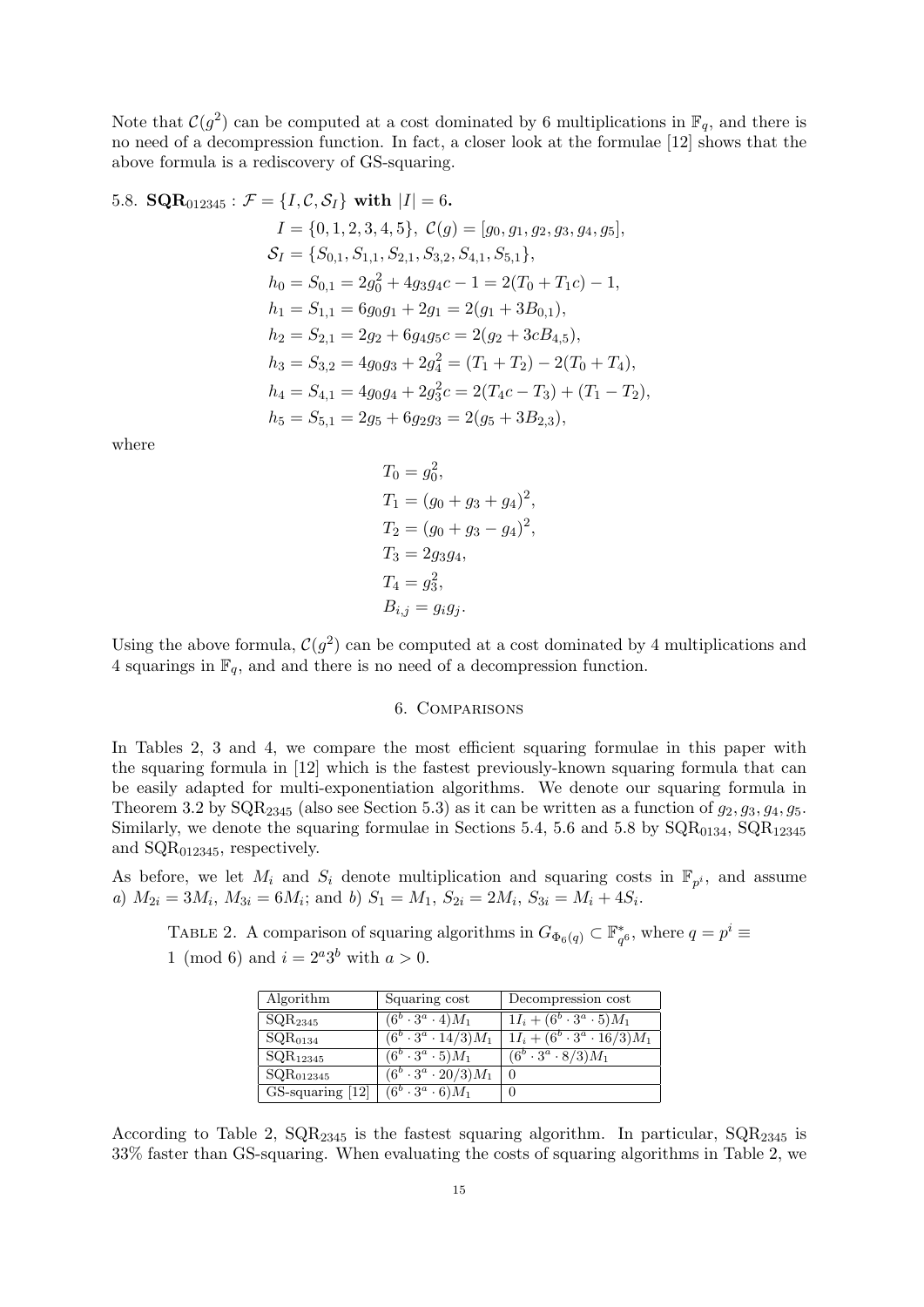assumed that  $M_{2^a3^b} = (6^b \cdot 3^a)M_1$  and  $S_{2^a3^b} = 2M_{2^{a-1}3^b} = (6^b \cdot 3^a \cdot 2/3)M_1$ . In particular, the costs of SQR<sub>2345</sub> and GS-squaring are computed as  $2S_{2^{a+1}3^b} = 4M_{2^a3^b} = (6^b \cdot 3^a \cdot 4)M_1$  and  $3S_{2^{a+1}3^{b}} = 6M_{2^{a}3^{b}} = (6^{b} \cdot 3^{a} \cdot 6)M_{1}$ , respectively.

It is possible to obtain better (asymptotic) running time estimates for the algorithms listed in Table 2 because using  $S_{3i} = M_i + 4S_i$  repetitively, we can show that

$$
S_{2^{a}3^{b}} = 6^{b} \cdot 3^{a} \cdot 1/2 \cdot (1 + (2^{b}/3^{b+1}))M_1 \text{ for } a, b > 0.
$$

Note that  $(M_{2^a3^b}/S_{2^a3^b}) \to 2$  as  $b \to \infty$ . Then, for example, the costs of SQR<sub>2345</sub> and GSsquaring can be estimated as  $2S_{2^{a+1}3^b} = (6^b \cdot 3^a \cdot 3)M_1$  and  $3S_{2^{a+1}3^b} = (6^b \cdot 3^a \cdot 9/2)M_1$ , respectively. We present an asymptotic comparison of the squaring algorithms in Table 3. According to Table 3,  $SQR_{2345}$  is the fastest squaring algorithm, and is 33% faster than GSsquaring.

TABLE 3. An asymptotic comparison of squaring algorithms in  $G_{\Phi_6(q)} \subset \mathbb{F}_{q^6}^*$ , where  $q = p^i \equiv 1 \pmod{6}$  and  $i = 2^a 3^b$  with  $a > 0$  and  $b \to \infty$ .

| Algorithm               | Squaring cost                           | Decompression cost                    |
|-------------------------|-----------------------------------------|---------------------------------------|
| $\mathrm{SQR}_{2345}$   | $(6^b\cdot3^a\cdot3)M_1$                | $1I_i + (6^b \cdot 3^a \cdot 9/2)M_1$ |
| $\mathrm{SQR}_{0134}$   | $(6^b\cdot 3^a\cdot 4)M_1$              | $1I_i + (6^b \cdot 3^a \cdot 5)M_1$   |
| $SQR_{12345}$           | $(6^b \cdot 3^a \cdot 5)M_1$            | $(6^b \cdot 3^a \cdot 5/2)M_1$        |
| $\mathrm{SQR}_{012345}$ | $\overline{(6^b\cdot 3^a}\cdot 6)M_1$   | 0                                     |
| GS-squaring [12]        | $\overline{(6^b\cdot 3^a\cdot 9/2)}M_1$ | $\overline{0}$                        |

As we noted in Section 4, the decompression costs must be considered when adapting our squaring formulae in exponentiation algorithms. However, this does not seem to be a big issue when the exponent has low Hamming weight. For example, in Section 4.1 we discuss how  $\text{SQR}_{2345}$  can be used to improve the efficiency of exponentiation in  $G_{\Phi_{12}(p)} \subset \mathbb{F}_{p^{12}}^*$  and the BN pairing computations. Similarly, from Table 4 we see that  $\text{SQR}_{2345}$  can be used to improve the efficiency of exponentiation in  $G_{\Phi_k(p)} \subset \mathbb{F}_p^*$  $_{p^k}^*$  and pairing computations that use elliptic curves with embedding degree k, for  $k = 18, 24.2$ 

TABLE 4. A comparison of squaring algorithms in  $G_{\Phi_6(q)} \subset \mathbb{F}_{q^6}^*$ ,  $q \equiv 1 \pmod{6}$ .

| $q=p^i$   | Squaring cost                    | Decompression cost   | Squaring cost                    | Decompression cost   |  |
|-----------|----------------------------------|----------------------|----------------------------------|----------------------|--|
|           | SQR <sub>2345</sub>              |                      | $SQR_{0134}$                     |                      |  |
| $\dot{i}$ | $\overline{\min(4M_i, 2S_{2i})}$ | $1I_i + 3M_i + 3S_i$ | $2M_i+4S_i$                      | $1I_i + 4M_i + 2S_i$ |  |
| $i=1$     | $4M_1$                           | $1I_1 + 6M_1$        | $6M_1$                           | $1I_1 + 6M_1$        |  |
| $i=2$     | $12M_1$                          | $1I_2 + 15M_1$       | $14M_1$                          | $1I_2 + 16M_1$       |  |
| $i=3$     | $22M_1$                          | $1I_3 + 33M_1$       | $32M_1$                          | $1I_3 + 34M_1$       |  |
| $i=4$     | $36M_{\rm 1}$                    | $1I_4 + 45M_1$       | $42M_1$                          | $1I_4 + 48M_1$       |  |
|           | $\overline{\text{SQR}}_{12345}$  |                      | $\overline{\text{SQR}}_{012345}$ |                      |  |
| $\dot{i}$ | $5M_i$                           | $2M_i+1S_i$          | $4M_i+4S_i$                      | 0                    |  |
| $i=1$     | $5M_1$                           | $3M_1$               | $8M_1$                           | $\Omega$             |  |
| $i=2$     | $15M_1$                          | $8M_1$               | $20M_1$                          | $\Omega$             |  |
| $i=3$     | $30M_1$                          | $17M_1$              | $44M_1$                          | $\theta$             |  |
| $i=4$     | $45M_1$                          | $24M_1$              | $60M_1$                          | $\overline{0}$       |  |
|           | $GS$ -squaring $[12]$            |                      |                                  |                      |  |
| $\dot{i}$ | $\min(6M_i, 3S_{2i})$            | $\overline{0}$       |                                  |                      |  |
| $i=1$     | $6M_{1}$                         | $\theta$             |                                  |                      |  |
| $i=2$     | $18M_1$                          | $\overline{0}$       |                                  |                      |  |
| $i=3$     | $33M_1$                          | $\overline{0}$       |                                  |                      |  |
| $i=4$     | $54M_1$                          | $\boldsymbol{0}$     |                                  |                      |  |

<sup>2</sup>Families of elliptic curves with embedding degree 18 and 24 are given in [7].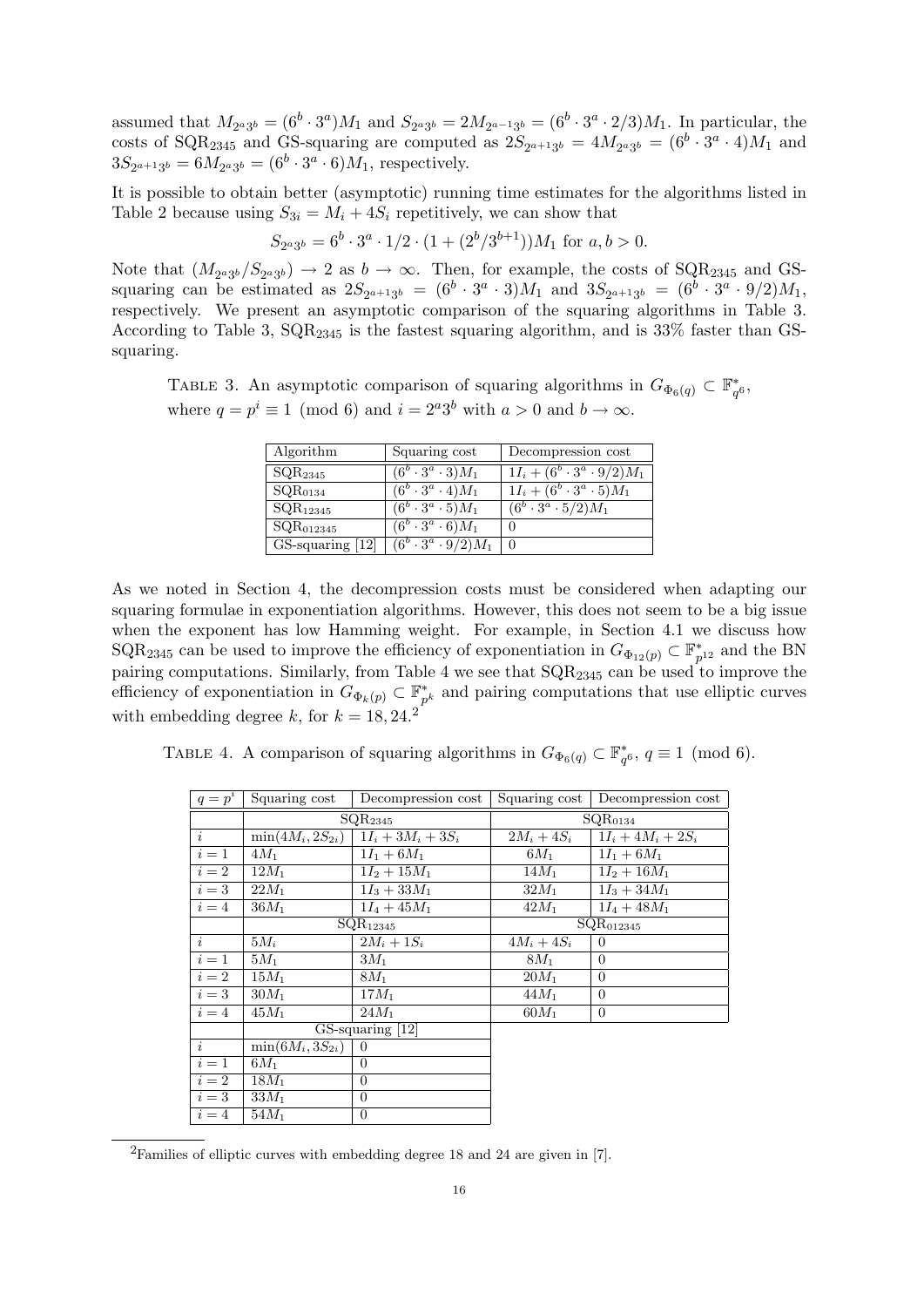When the exponent is chosen at random in an exponentiation algorithm, it seems more advantageous to use one of  $\text{SQR}_{12345}$  or GS-squaring because decompression is a relatively cheap operation. Let e be an exponent with  $\ell$ -bits. The width-w NAF representation of e contains on average  $\ell/(w + 1)$  nonzero digits which determines the number of multiplications and the number of decompression operations in the exponentiation algorithm. Then, the cost of computing  $g^e\in G_{\Phi_6(p^i)}\stackrel{\scriptscriptstyle \cdot}{\subset} \mathbb{F}_p^*$  $_{p^{6i}}^*$  using SQR<sub>12345</sub> and GS-squaring would be dominated by

$$
\text{EXP}_{12345}(i, w, \ell) = (5\ell)M_i + \frac{\ell}{w+1}(M_{6i}) + \frac{\ell}{w+1}(2M_i + 1S_i),
$$
  
\n
$$
\text{EXP}_{\text{GS}}(i, w, \ell) = (3\ell)(S_{2i}) + \frac{\ell}{w+1}M_{6i},
$$

respectively. Table 5 compares the exponentiation costs per bit of  $\ell$  for particular cases of i and w.

TABLE 5. A comparison of exponentiation costs in  $G_{\Phi_6(q)} \subset \mathbb{F}_{q^6}^*$ . exp<sub>12345</sub> and expGS are the exponentiation costs per bit of exponent, where the exponentiation is performed based on  $\text{SOR}_{12345}$  and GS-squaring, respectively. The exponent is represented in width-w NAF and  $q = p^i \equiv 1 \pmod{6}$ .

| (i, w)               |      | (3, 2 | 4,  | (2,3) | (3,3) | 4.3  |
|----------------------|------|-------|-----|-------|-------|------|
| exp <sub>12345</sub> | 35.6 | 71.6  | 107 | 30.5  | 60.75 | 91.5 |
| $exp_{GS}$           | 36   | 69    | 108 |       | 60    | 94.5 |

#### 7. Concluding remarks

We proposed new squaring formulae for cyclotomic subgroups  $G_{\Phi_6(p)} \subset \mathbb{F}_{q^6}^*$ , where  $q \equiv 1$ (mod 6), and demonstrated that the formulae can be used to speed up cryptographic protocols. Our operation counts ignored the cost of addition, subtraction and the cost of multiplying a finite field element by a small integer. Therefore, it would be desirable to implement the algorithms to verify their relative efficiency.

#### **ACKNOWLEDGMENT**

The author would like to thank Diego F. Aranha and Alfred Menezes for fruitful discussion and for their useful comments on the paper.

#### **REFERENCES**

- [1] D. Aranha, K. Karabina, P. Longa, C. Gebotys, and J. L´opez. Faster explicit formulas for computing pairings over ordinary curves. 2010. Available at http://eprint.iacr.org/2010/526.
- [2] P. Barreto and M. Naehrig. Pairing-friendly elliptic curves of prime order. Selected Areas in Cryptography – SAC 2005, Lecture Notes in Computer Science, 3897:319–331, 2006.
- [3] N. Benger and M. Scott. Constructing tower extensions of finite fields for implementation of pairing-based cryptography. Arithmetic of Finite Fields – WAIFI 2010, Lecture Notes in Computer Science, 6087:180–195, 2010.
- [4] J. Beuchat, J. Díaz, S. Mitsunari, E. Okamoto, F. Rodríguez-Henríquez, and T. Teruya. High-speed software implementation of the optimal Ate pairing over Barreto-Naehrig curves. 2010. Available at http://eprint. iacr.org/2010/354.
- [5] A. Brouwer, R. Pellikaan, and E. Verheul. Doing more with fewer bits. Advances in Cryptology ASI-ACRYPT '99, Lecture Notes in Computer Science, 1716:321–332, 1999.
- [6] J. Chung and M. Hasan. Asymmetric squaring formulae. 18th IEEE Symposium on Computer Arithmetic  $- A RITH 2007$ , pages 113–122, 2007.
- [7] D. Freeman, M. Scott, and E. Teske. A taxonomy of pairing-friendly elliptic curves. *Journal of Cruptology*, 23:224–280, 2010.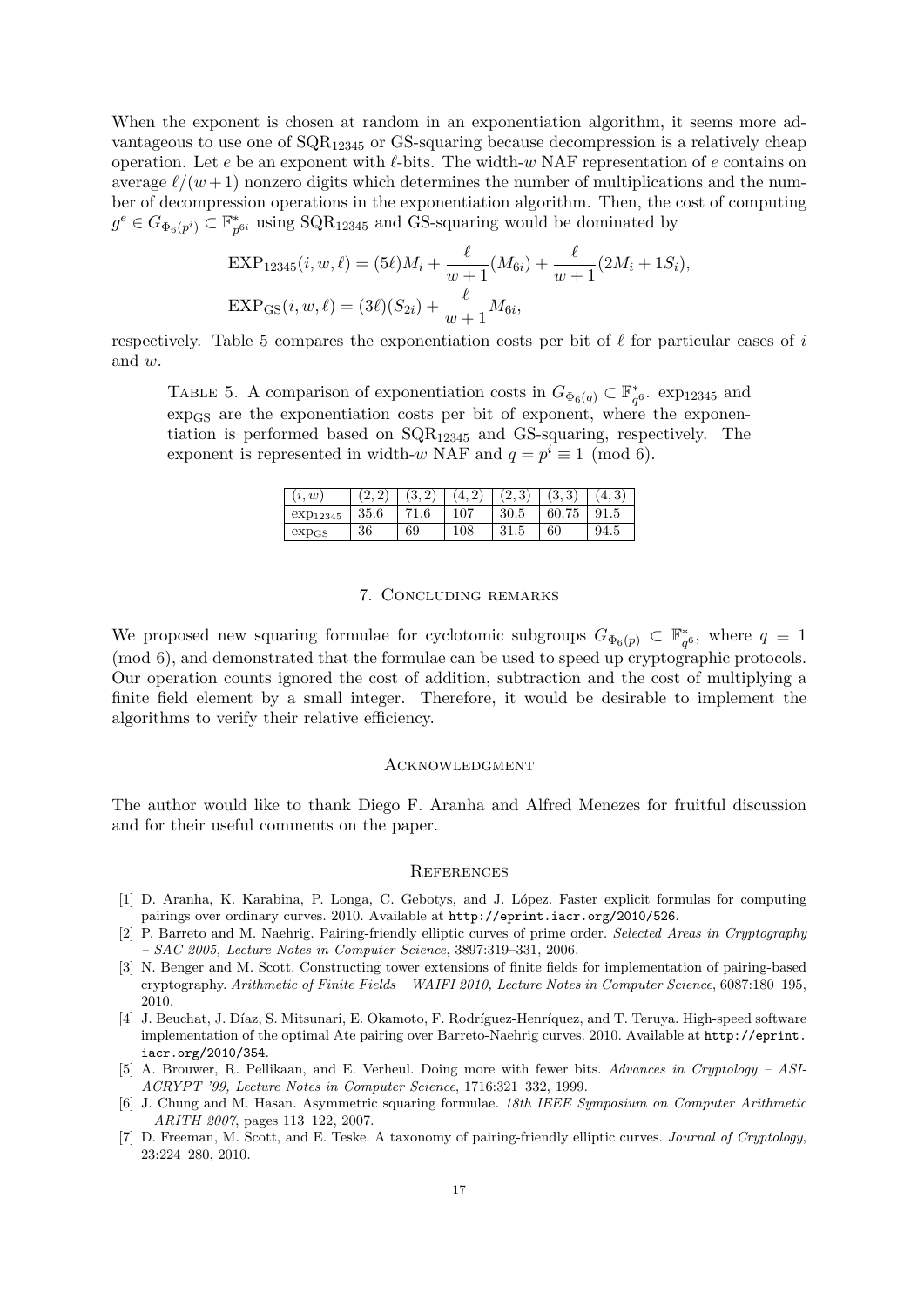- [8] K. Giuliani and G. Gong. Analogues to the Gong-Harn and XTR cryptosystems. Technical Report CORR 2003-34, University of Waterloo, 2003. Available at http://www.cacr.math.uwaterloo.ca/techreports/ 2003/corr2003-34.ps.
- [9] G. Gong and L. Harn. Public-key cryptosystems based on cubic finite field extensions. IEEE Transactions on Information Theory, 45:2601–2605, 1999.
- [10] R. Granger, D. Page, and N. Smart. High security pairing-based cryptography revisited. Curves over Finite Fields and Applications – Algorithmic Number Theory, Lecture Notes in Computer Science, 4076:480–494, 2006.
- [11] R. Granger, D. Page, and M. Stam. A comparison of CEILIDH and XTR. Algorithmic Number Theory symposium – ANTS VI, Lecture Notes in Computer Science, 3076:235–249, 2004.
- [12] R. Granger and M. Scott. Faster squaring in the cyclotomic subgroup of sixth degree extensions. Public Key Cryptography – PKC 2010, Lecture Notes in Computer Science, 6056:209–223, 2010.
- [13] D. Harris. Simultaneous field divisions: an extension of Montgomery's trick. 2008. Available at http: //eprint.iacr.org/2008/199.
- [14] K. Karabina. Double-exponentiation in factor-4 groups and its applications. Twelfth IMA International Conference on Cryptography and Coding, Lecture Notes in Computer Science, 5921:336–350, 2009.
- [15] K. Karabina. Factor-4 and 6 compression of cyclotomic subgroups of  $\mathbb{F}_{2^{4m}}^*$  and  $\mathbb{F}_{3^{6m}}^*$ . Journal of Mathematical Cryptology, 4:1–42, 2010.
- [16] K. Karabina. Torus-based compression by factor 4 and 6. 2010. Available at http://eprint.iacr.org/ 2010/525.
- [17] N. Koblitz and A. Menezes. Pairing-based cryptography at high security levels. Tenth IMA International Conference on Cryptography and Coding, Lecture Notes in Computer Science, 3796:13–36, 2005.
- [18] A. Lenstra and E. Verheul. The XTR public key system. Advances in Cryptology CRYPTO 2000, Lecture Notes in Computer Science, 1880:1–19, 2000.
- [19] C. Lim and H. Hwang. Fast implementation of elliptic curve arithmetic in  $GF(p^n)$ . Public Key Cryptography – PKC 2000, Lecture Notes in Computer Science, 1751:405–421, 2000.
- [20] P. Montgomery. Speeding the Pollard and elliptic curve methods of factorization. Mathematics of Computation, 48:243–264, 1987.
- [21] Y. Nogami, M. Akane, Yumi Sakemi, H. Kato, and Y. Morikawa. Integer variable χ-based ate pairing. Pairing-Based Cryptography – Pairing 2008, Lecture Notes in Computer Science, 5209:178–191, 2008.
- [22] K. Rubin and A. Silverberg. Torus-based cryptography. Advances in Cryptology CRYPTO 2003, Lecture Notes in Computer Science, 2729:349–365, 2003.
- [23] K. Rubin and A. Silverberg. Compression in finite fields and torus-based cryptography. SIAM Journal on Computing, 37:1401–1428, 2008.
- [24] M. Scott. Implementing cryptographic pairings. Pairing-Based Cryptography Pairing 2007, Lecture Notes in Computer Science, 4575:177–196, 2007.
- [25] M. Shirase, D. Han, Y. Hibin, H. Kim, and T. Takagi. A more compact representation of XTR cryptosystem. IEICE Transactions on Fundamentals of Electronics, Communications and Computer Sciences, E91-A:2843–2850, 2008.
- [26] P. Smith and C. Skinner. A public-key cryptosystem and a digital signature system based on the Lucas function analogue to discrete logarithms. Advances in Cryptology – ASIACRYPT '94, Lecture Notes In Computer Science, 917:357–364, 1994.
- [27] M. Stam and A. Lenstra. Speeding up XTR. Advances in Cryptology ASIACRYPT 2001, Lecture Notes in Computer Science, 2248:125–143, 2001.
- [28] M. Stam and A. Lenstra. Efficient subgroup exponentiation in quadratic and sixth degree extensions. Cryptographic Hardware and Embedded Systems – CHES 2002, 2523:159–174, 2003.
- [29] M. van Dijk, R. Granger, D. Page, K. Rubin, A. Silverberg, M. Stam, and D. Woodruff. Practical cryptography in high dimensional tori. Advances in Cryptology – EUROCRYPT 2005, Lecture Notes in Computer Science, 3494:234–250, 2005.
- [30] M. van Dijk and D. Woodruff. Asymptotically optimal communication for torus-based cryptography. Advances in Cryptology – CRYPTO 2004, Lecture Notes in Computer Science, 3152:151–178, 2004.

#### Appendix A

A.1. 
$$
\mathcal{H}_0 = \{S_{0,j} : j = 1, 2, ..., 13\}.
$$

$$
S_{0,1} = 2g_0^2 + 4g_3g_4c - 1
$$
  
\n
$$
S_{0,2} = -6g_0^2 + 4g_0 + 12g_2g_5c + 3
$$
  
\n
$$
S_{0,3} = 3g_0^2 - 2g_0 + 3g_1^2c
$$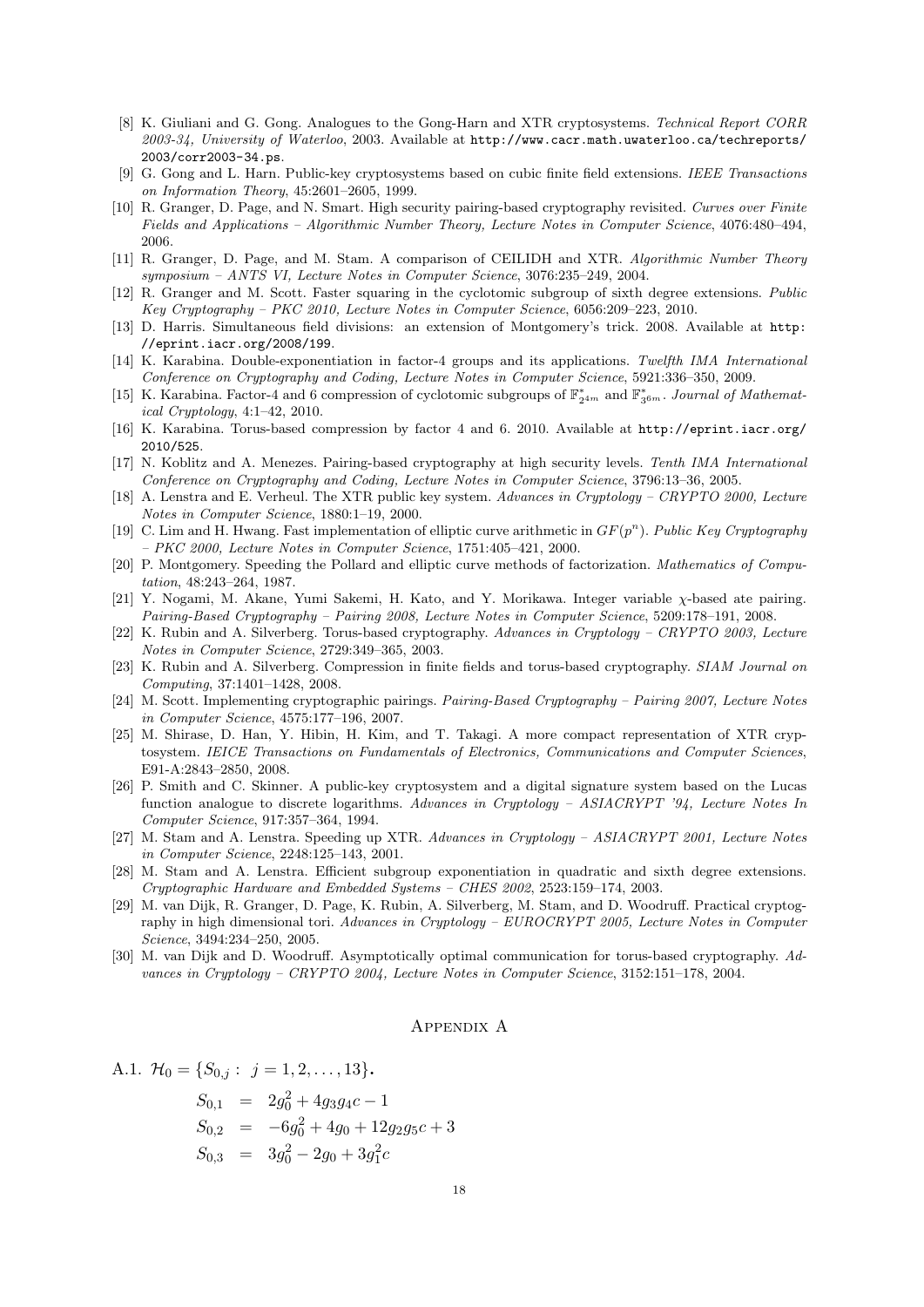$$
\begin{array}{ll} S_{0,4} &=& 1 + (2g_1^2 + 4g_2g_5)c \\ S_{0,5} &=& (3g_2g_5 + 3g_3g_4)c + g_0 \\ S_{0,6} &=& (-6g_1^2 + 12g_3g_4)c - 3 + 4g_0 \\ S_{0,7} &=& 27g_{1}^2g_3^2c^3 + ((-27g_1g_2g_3^2 - 72g_1^4)g_0 + 81g_{1}^2g_2^2g_3 - 48g_1^4 \\ &+27g_1g_2g_3^2 + 18g_3^3)c^2 + ((-9g_1g_2^3 - 42g_1^2)g_0 - 36g_1^2 \\ &+6g_2^2g_3 + 21g_1g_2^3)c - 3 + 4g_0 \\ S_{0,8} &=& -3/2g_1g_5^2c^3 + (-9/2g_0g_4g_5^2 - 12g_1^4 + 21/2g_4g_5^2 + 63/2g_1g_4^2g_5)c^2 \\ &+ ((2g_1^2 - 27/2g_4^3)g_0 + 27/2g_4^3 - 9g_1^2)c - 3 + 4g_0 \\ S_{0,9} &=& (63/2g_1g_2g_3^2 - 12g_1^4 + 27/2g_3^3 - 27/2g_0g_3^3)c^2 \\ &+ ((-9/2g_2^2g_3 + 12g_1^2)g_0 - 3/2g_1g_2^3 + 21/2g_2^2g_3 - 9g_1^2)c \\ &-3 + 4g_0 \\ S_{0,10} &=& -729/4g_1^2g_5^6c^5 + (324g_1^4g_3^3 + 243/4g_1g_2g_3^5 - 243/2g_1^2g_2^2g_3^4) \\ &+ (81g_0g_1^2g_3^3 + 144g_1^6 + 54g_1^4g_2^2g_3 - 513g_1^3g_2g_3^2 \\ &+ (-(81/4g_2^4g_3 - 297/2g_3^3)g_1 + 122g_1g_2^3g_3^2 + 81/8
$$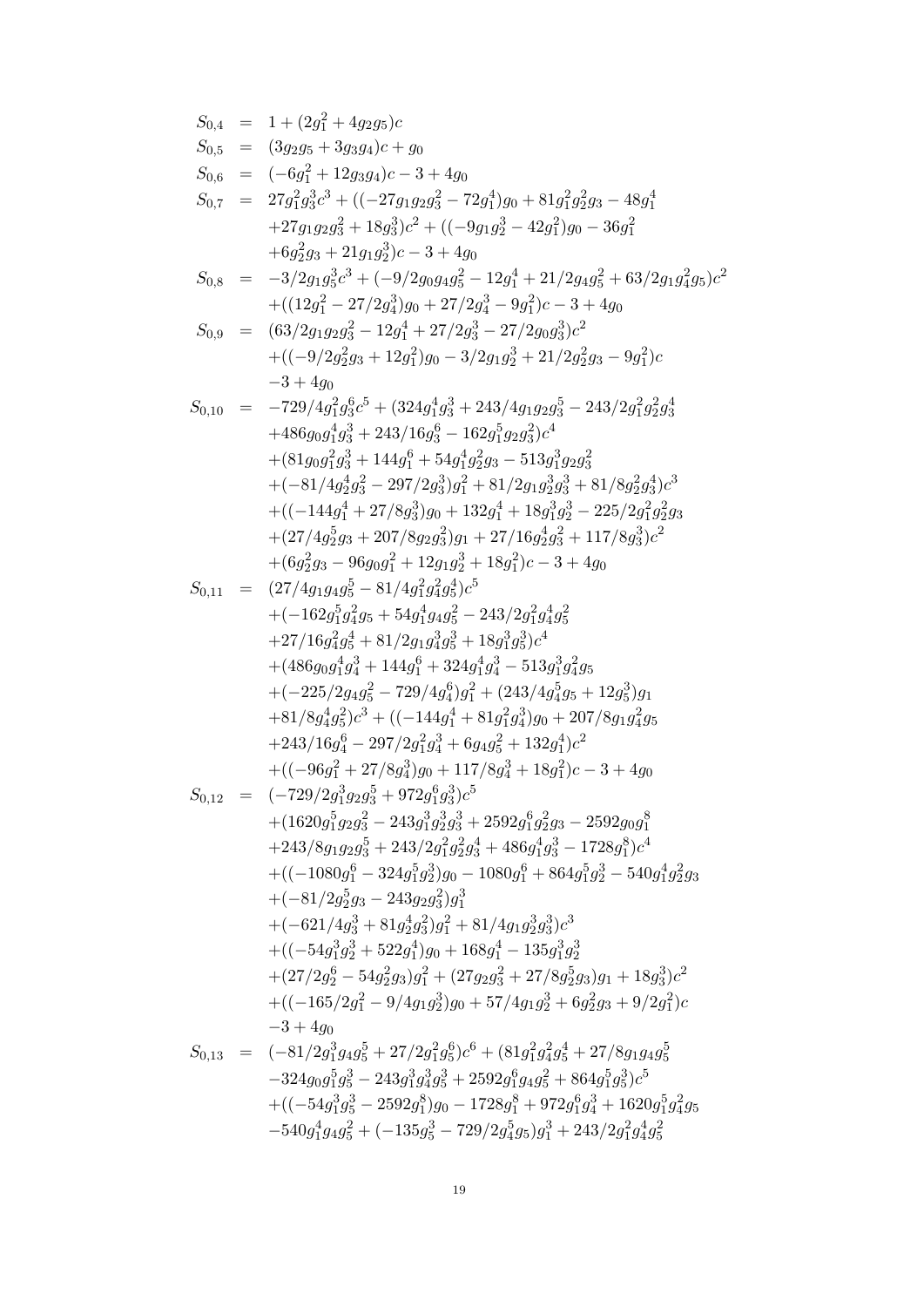$$
+81/4g_1g_4^3g_5^3)c^4 + ((-9/4g_1g_5^3 - 1080g_1^6)g_0 - 1080g_1^6 + 486g_1^4g_4^3 - 243g_1^3g_4^2g_5 - 54g_1^2g_4g_5^2 + (243/8g_4^5g_5 + 57/4g_5^3)g_1)c^3 + (27g_1g_4^2g_5 + 6g_4g_5^2 + 168g_1^4 + 522g_0g_1^4 - 621/4g_1^2g_4^3)c^2 + (-165/2g_0g_1^2 + 18g_4^3 + 9/2g_1^2)c - 3 + 4g_0
$$

A.2. 
$$
\mathcal{H}_1 = \{S_{1,j} : j = 1, 2, ..., 14\}.
$$
  
\n $S_{1,1} = 6g_0g_1 + 2g_1$   
\n $S_{1,2} = -g_1 + 3g_2g_4 + 3g_3g_5c$   
\n $S_{1,3} = (12g_1g_2g_5 + 12g_1^3 - 36g_4^2g_5)c - 24g_2g_4 + 8g_1 + 12g_2^3$   
\n $S_{1,4} = (-36g_1g_3g_4 + 12g_1^3 + 36g_4^2g_5)c + 24g_2g_4 + 8g_1 - 12g_2^3$   
\n $S_{1,5} = 12g_5^3c^2 + (12g_1^3 + 12g_1g_2g_5 - 36g_2g_3^2 - 24g_3g_5)c + 8g_1$   
\n $S_{1,6} = 3/2g_5^3c^2 + (-6g_1g_2g_5 + 9/2g_4^2g_5)c - g_1 + 3g_2g_4$   
\n $S_{1,7} = 4/3g_5^3c^2 + (4/3g_1^3 - 4g_1g_2g_5)c + 4/3g_2^3$   
\n $S_{1,8} = (-6g_1g_2g_5 + 9/2g_2g_3^2 + 3g_3g_5)c - g_1 + 3/2g_2^3$   
\n $S_{1,9} = (12g_1^3 + 9/2g_2g_3^2 - 18g_1g_3g_4)c - 3g_2g_4 + 8g_1 + 3/2g_2^3$   
\n $S_{1,10} = 12g_5^3c^2 + (-18g_0g_3g_5 + 9/2g_2g_3^2 - 3g_3g_5)c - g_1 + 3/2g_2^3$   
\n $S_{1,11} = 3/2g_5^3c^2 + (12g_1^3 - 18g_1g_3g_4 - 3g_3g_5 + 9/2g_4^2g_5)c + 8g_1$   
\n $S_{1,12} = -$ 

A.3. 
$$
\mathcal{H}_2 = \{S_{2,j} : j = 1, 2, ..., 7\}
$$
.  
\n $S_{2,1} = 2g_2 + 6g_4g_5c$   
\n $S_{2,2} = 3g_0g_2 + 3g_1g_3c - g_2$   
\n $S_{2,3} = (-12g_1g_5^2 + 9g_3^2g_5)c^2 + 3g_2^2g_5c + 2g_2$   
\n $S_{2,4} = (3g_1g_3 + 3g_2^2g_5 - 9g_2g_3g_4 + 6g_1^2g_2)c + 2g_2$   
\n $S_{2,5} = (18g_1g_2g_3g_5 - 27/2g_2g_3^3)c^2$   
\n $+ (6g_1^2g_2 - 9/2g_2^3g_3 + 3g_2^2g_5 + 3g_1g_3)c + 2g_2$   
\n $S_{2,6} = (81/2g_1g_3^4 - 54g_1^2g_3^2g_5)c^3$   
\n $+ (-18g_1^3g_3 - 27/4g_2g_3^3 + 9/2g_3^2g_5 + 27/2g_1g_2^2g_3^2)c^2$   
\n $+ (-9/4g_2^3g_3 + 3g_2^2g_5 + 6g_1^2g_2 - 21/2g_1g_3)c + 2g_2$   
\n $S_{2,7} = 2187/8g_3^8g_5c^6$   
\n $+ (243g_2^2g_3^6g_5 - 2187/2g_1^2g_2g_3^6 - 8019/8g_1g_3^7 + 486g_1^5g_3^4)c^5$   
\n $+ (-4293/4g_1g_2^2g_3^5 - 81g_1^4g_2g_3^3 + 1215/8g_2g_3^6 - 243/2g_1^2g_2^3g_3^4$   
\n $+ 567/8g_2^4g_3^4g_5 + 108g_1^5g_2^2g_3^2 + 1539/2g_$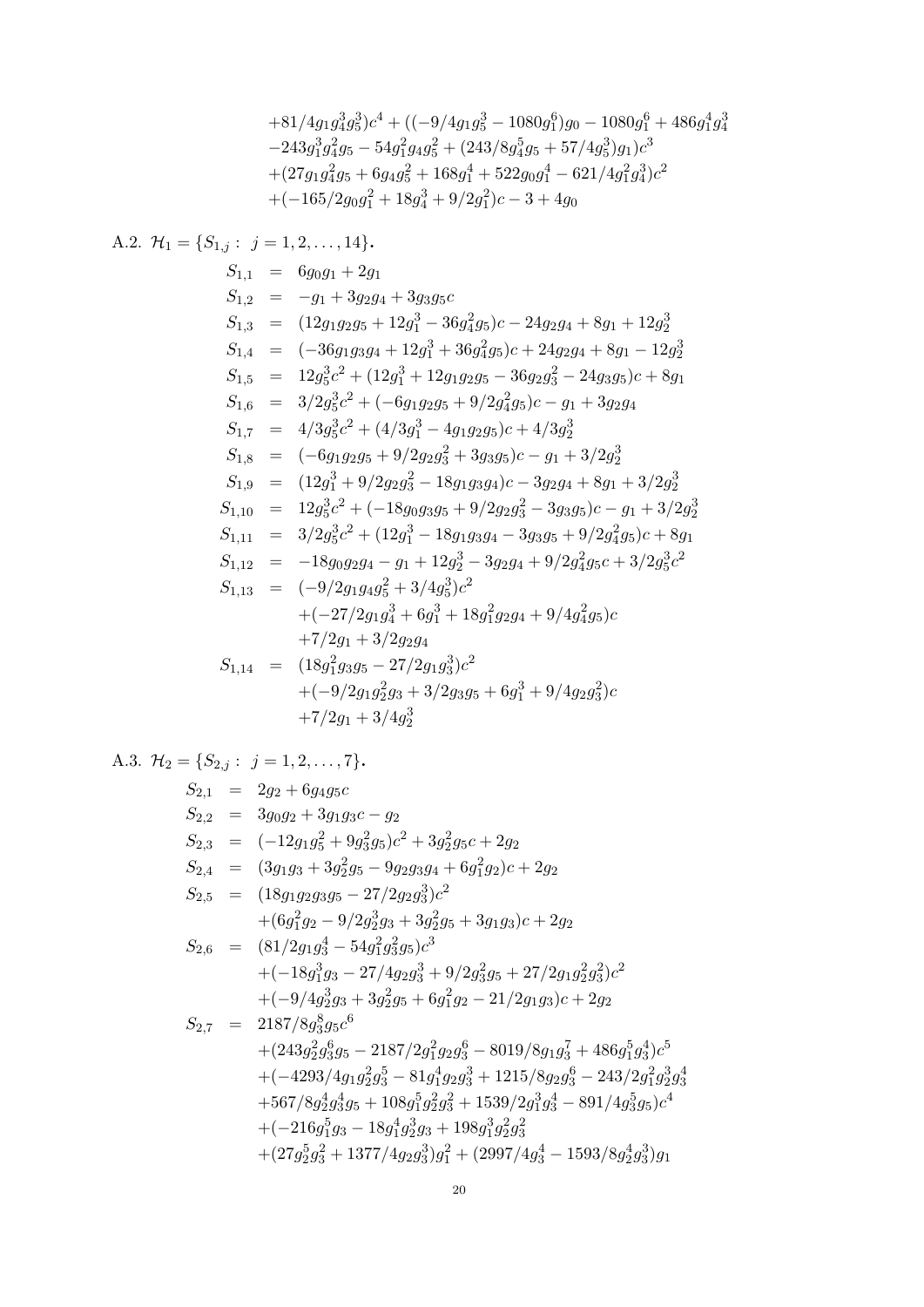$$
+27/4g_2^6g_3^2g_5 - 603/4g_2^2g_3^3g_5 + 54g_2^3g_3^4)c^3
$$
  
+
$$
((6g_2^4 - 342g_3)g_1^3 - 189/2g_1^2g_2^3g_3)
$$
  
+
$$
(6g_2^5g_5 + 2241/4g_2^2g_3^2 - 9/4g_2^6g_3)g_1
$$
  
-57/2g\_2^4g\_3g\_5 + 45g\_3^2g\_5 - 54g\_2g\_3^3 + 27/8g\_2^5g\_3^2)c^2  
+
$$
(6g_1^2g_2 + (-132g_3 + 9/2g_2^4)g_1 + 18g_2^3g_3 - 3/4g_2^7 + 3g_2^2g_5)c + 2g_2
$$

A.4. 
$$
\mathcal{H}_3 = \{S_{3,1} : j = 1, 2, ..., 10\}
$$
.  
\n $S_{3,1} = 4g_1g_2 + 2g_5^2c$   
\n $S_{3,2} = 4g_0g_3 + 2g_4^2$   
\n $S_{3,3} = 3g_0g_3 + 3g_1g_2 + g_3$   
\n $S_{3,4} = -2g_3 + 3g_4^2 + 3g_5^2c$   
\n $S_{3,5} = 12g_0g_3 + 4g_3 - 6g_5^2c$   
\n $S_{3,6} = 12g_1g_2 + 4g_3 - 6g_4^2$   
\n $S_{3,7} = (-27/2g_3^4 + 18g_1g_3^2g_5)c^2 + (6g_1^2g_3 - 9/2g_2^2g_3^2 + 3g_2g_3g_5)c$   
\n $+3g_1g_2 + 4g_3$   
\n $S_{3,8} = (6g_1^2g_3 + 9/2g_2^2g_3^2 - 18g_1g_2g_3g_4 - 9g_3^2g_4 + 12g_1^3g_2)c$   
\n $+3/2g_2^4 - 6g_2^2g_4 + 12g_1g_2 + 4g_3$   
\n $S_{3,9} = (54g_1^2g_3^2g_3 - 27/2g_1g_2g_3^3 + 27/4g_3^4 - 36g_1^4g_3)c^2$   
\n $+(-9/2g_1g_2^3g_3 + 12g_1^3g_2 - 21g_1^2g_3 + 27/4g_2^2g_3^2 - 27/2g_3^2g_4)c$   
\n $+3/2g_2^4 - 6g_2^2g_4 + 12g_1g_2 + 4g_3$   
\n $S_{3,10} = (729/4g_1^2g_3^7 - 2187/8g_3^8g_4)c^5$   
\n $+(-243g_2^2g_3^6g_4 + 81g_1^4g_3^$ 

A.5. 
$$
\mathcal{H}_4 = \{S_{4,j} : j = 1, 2, ..., 10\}.
$$
  
\n $S_{4,1} = 4g_0g_4 + 2g_3^2c$   
\n $S_{4,2} = 4g_1g_5c + 2g_2^2$   
\n $S_{4,3} = 3g_0g_4 + 3g_1g_5c + g_4$   
\n $S_{4,4} = 12g_0g_4 - 6g_2^2 + 4g_4$   
\n $S_{4,5} = 3g_2^2 + 3g_3^2c - 2g_4$   
\n $S_{4,6} = (12g_1g_5 - 6g_3^2)c + 4g_4$   
\n $S_{4,7} = -9/2g_4^2g_5^2c^2 + (6g_1^2g_4 + (3g_5 + 18g_2g_4^2)g_1$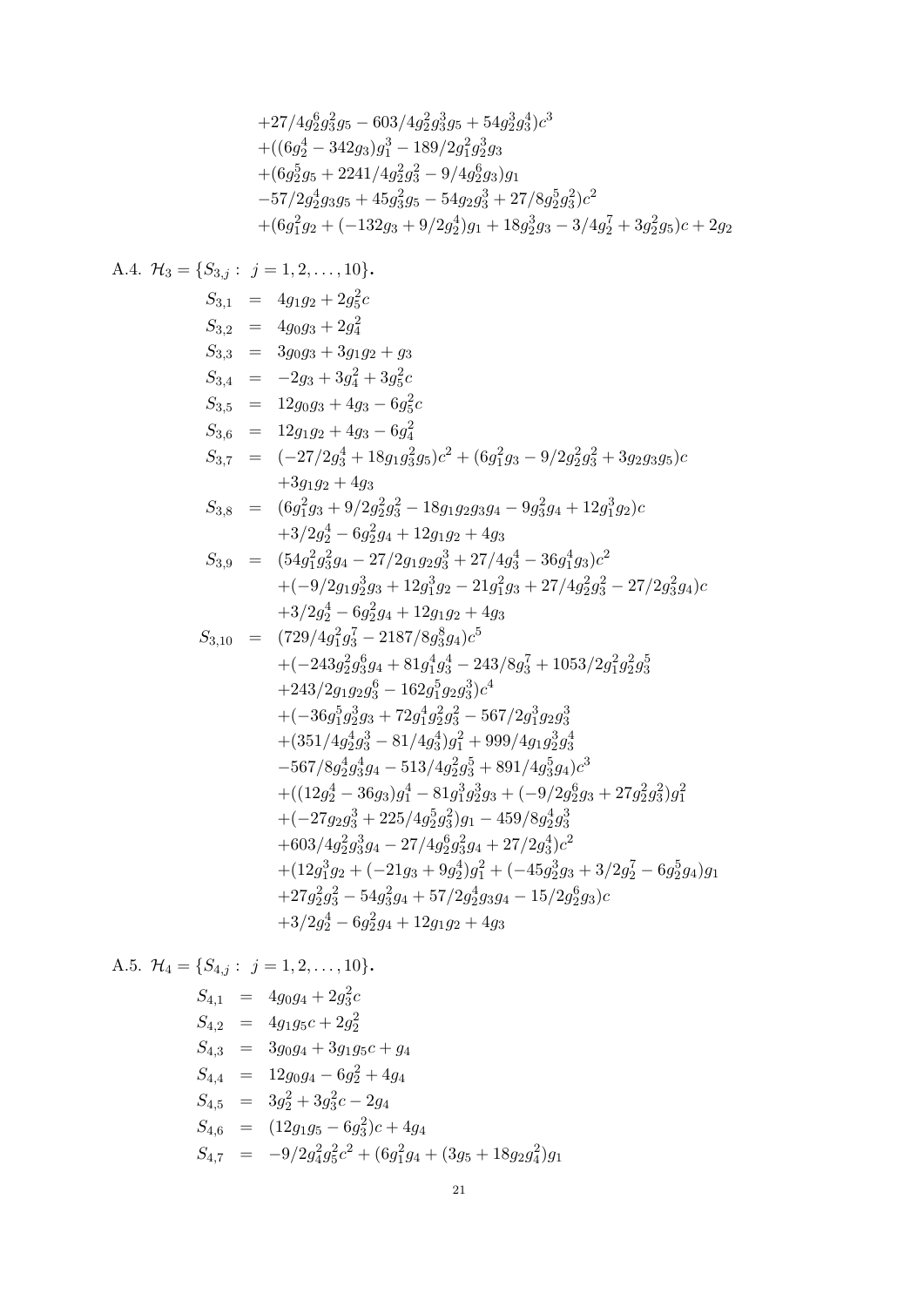$$
+3g_{2}g_{4}g_{5}-27/2g_{4}^{4})c+4g_{4}
$$
\n
$$
S_{4,8} = 3/2g_{5}^{4}c^{3} + (-18g_{1}g_{3}g_{4}g_{5} + 12g_{1}^{3}g_{5} - 6g_{3}g_{5}^{2} + 9/2g_{4}^{2}g_{5}^{2})c^{2}
$$
\n
$$
+(-9g_{3}g_{4}^{2} + 6g_{1}^{2}g_{4} + 12g_{1}g_{5})c + 4g_{4}
$$
\n
$$
S_{4,9} = (-9/2g_{1}g_{4}g_{5}^{3} + 3/2g_{5}^{4})c^{3}
$$
\n
$$
+(-36g_{1}^{4}g_{4} - 27/2g_{1}g_{4}^{3}g_{5} + 12g_{1}^{3}g_{5}
$$
\n
$$
+54g_{1}^{2}g_{3}g_{4}^{2} - 6g_{3}g_{5}^{2} + 27/4g_{4}^{2}g_{5}^{2})c^{2}
$$
\n
$$
+ (27/4g_{4}^{4} + 12g_{1}g_{5} - 21g_{1}^{2}g_{4} - 27/2g_{3}g_{4}^{2})c + 4g_{4}
$$
\n
$$
S_{4,10} = (-9/2g_{1}^{2}g_{4}g_{5}^{6} - 27/4g_{3}g_{4}^{2}g_{5}^{6} + 3/2g_{1}g_{5}^{7})c^{6}
$$
\n
$$
+(-36g_{1}^{5}g_{4}g_{5}^{3} + 12g_{1}^{4}g_{5}^{4} + 351/4g_{1}^{2}g_{4}^{3}g_{5}^{4}
$$
\n
$$
+(-6g_{3}g_{5}^{5} + 225/4g_{4}^{2}g_{5}^{5})g_{1} - 567/8g_{3}g_{4}^{4}g_{5}^{4} - 15/2g_{4}g_{5}^{6})c^{5}
$$
\n
$$
+(-162g_{1}^{5}g_{4}^{3}g_{5} + 72g_{1}^{4}g_{4}^{2}g_{5}^{2} - 8
$$

A.6. 
$$
\mathcal{H}_5 = \{S_{5,j} : j = 1, 2, ..., 7\}
$$
.  
\n $S_{5,1} = 6g_2g_3 + 2g_5$   
\n $S_{5,2} = 3g_0g_5 + 3g_1g_4 - g_5$   
\n $S_{5,3} = -12g_1g_2^2 + 9g_2g_4^2 + 3g_2g_5^2c + 2g_5$   
\n $S_{5,4} = (3g_2g_5^2 - 9g_3g_4g_5 + 6g_1^2g_5)c + 2g_5 + 3g_1g_4$   
\n $S_{5,5} = -9/2g_4g_5^3c^2 + (6g_1^2g_5 + 18g_1g_2g_4g_5 + 3g_2g_5^2 - 27/2g_4^3g_5)c$   
\n $+2g_5 + 3g_1g_4$   
\n $S_{5,6} = (27/2g_1g_4^2g_5^2 - 9/4g_4g_5^3)c^2$   
\n $+(-18g_1^3g_4 + (-54g_2g_4^2 + 6g_5)g_1^2 + 81/2g_1g_4^4 + 3g_2g_5^2 - 27/4g_4^3g_5)c$   
\n $-21/2g_1g_4 + 9/2g_2g_4^2 + 2g_5$   
\n $S_{5,7} = (27/4g_2g_4^2g_5^6 + 27g_1^2g_4^2g_5^5 - 3/4g_5^7 - 9/4g_1g_4g_5^6)c^5$   
\n $+ (108g_1^5g_4^2g_5^2 - 18g_1^4g_4g_3^2 + 6g_3^2g_3^4g_5^4 - 243/2g_1^2g_4^4g_5^3$   
\n $+(-1593/8g_4^3g_5^4 + 6g_2g_5^5)g_1 + 27/8g_4^2g_5^5 + 567/8g_2g_4^4g_5^4)c^4$   
\n $+ (486g_1^5g_4^4 -$